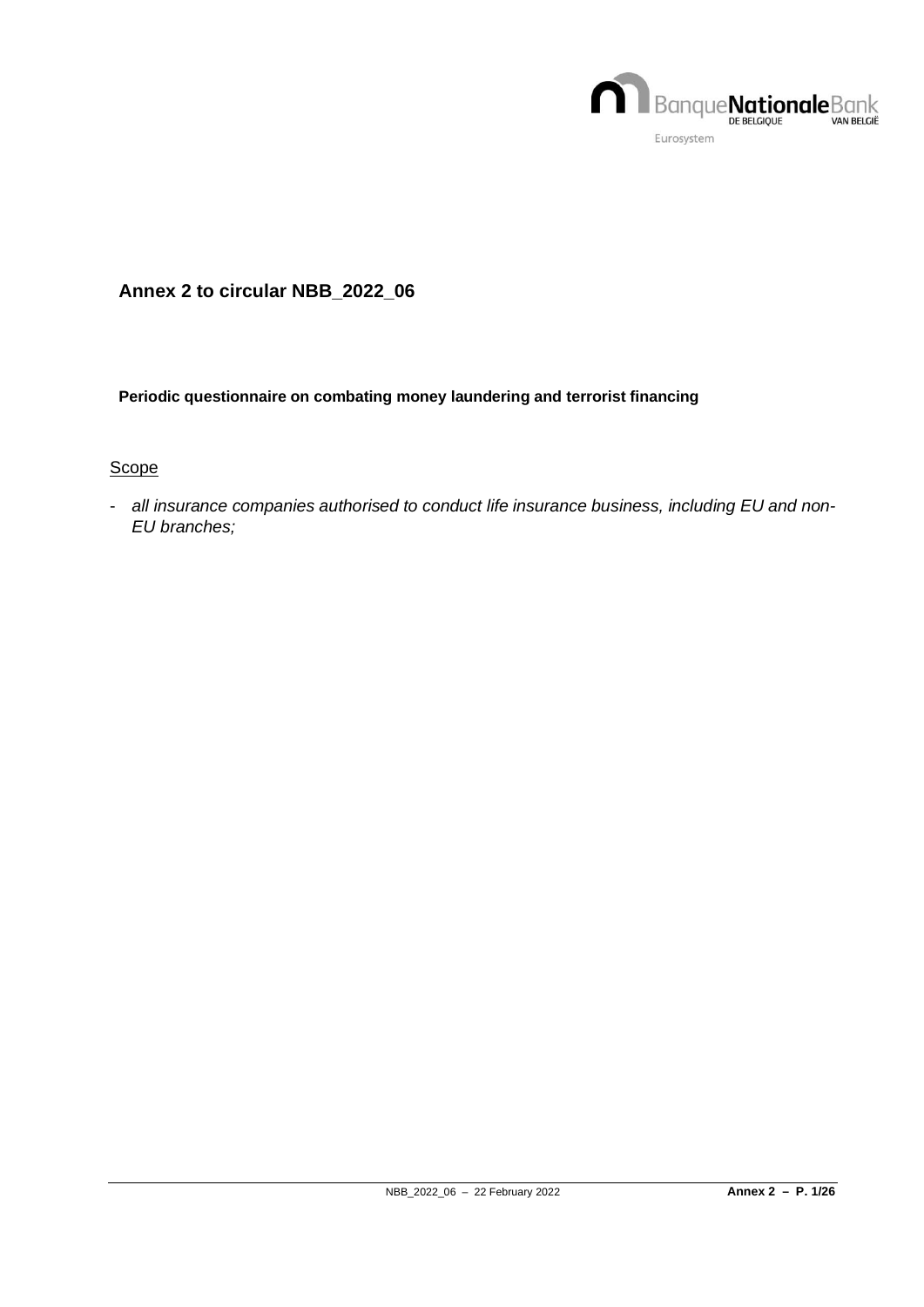| 1. General information                                                             |                   |             |                    |  |  |  |  |
|------------------------------------------------------------------------------------|-------------------|-------------|--------------------|--|--|--|--|
| Company name:                                                                      |                   | 1.1.        | [FREE TEXT]        |  |  |  |  |
| Address of registered office (or address of the branch):                           | 1.2.              | [FREE TEXT] |                    |  |  |  |  |
| CBE number:                                                                        |                   | 1.3.        | [FREE TEXT]        |  |  |  |  |
| Member of the statutory governing body (or, where appropriate, the management      | Name:             | 1.4.        | <b>IFREE TEXTI</b> |  |  |  |  |
| committee) responsible at the highest level for proper compliance with the Belgian | Function:         | 1.5.        | <b>IFREE TEXTI</b> |  |  |  |  |
| AML/CFT legislation:                                                               | Telephone number: | 1.6.        | [FREE TEXT]        |  |  |  |  |
|                                                                                    | E-mail address:   | 1.7.        | [FREE TEXT]        |  |  |  |  |
| Compliance Officer:                                                                | Name:             | 1.8.        | <b>IFREE TEXTI</b> |  |  |  |  |
|                                                                                    | Telephone number: | 1.9.        | <b>IFREE TEXTI</b> |  |  |  |  |
|                                                                                    | E-mail address:   | 1.10.       | <b>IFREE TEXTI</b> |  |  |  |  |
| Person responsible for AMLF/CFT:                                                   | Name:             | 1.11.       | [FREE TEXT]        |  |  |  |  |
|                                                                                    | Telephone number: | 1.12.       | [FREE TEXT]        |  |  |  |  |
|                                                                                    | E-mail address:   | 1.13.       | <b>IFREE TEXTI</b> |  |  |  |  |

| 2. Organisation of your institution regarding the activities performed in Belgium                                                                                                                                                                                                                                                                |      |                             |  |  |  |  |  |  |
|--------------------------------------------------------------------------------------------------------------------------------------------------------------------------------------------------------------------------------------------------------------------------------------------------------------------------------------------------|------|-----------------------------|--|--|--|--|--|--|
| Total number of employees, expressed in FTEs, working for your institution (only in relation to the activities performed<br>in Belgium):                                                                                                                                                                                                         | 2.1  | [Not available] or [Number] |  |  |  |  |  |  |
| Number of employees, expressed in FTEs, who work in your institution's compliance function and who are responsible<br>for the activities performed in Belgium (if the tasks of the compliance function have been (partially) outsourced, the<br>FTEs employed by the internal and/or external service provider(s) should be taken into account): | 2.2. | [Not available] or [Number] |  |  |  |  |  |  |
| Number of the FTEs referred to in the previous question who are tasked with AML/CFT in the compliance function (only<br>in relation to the activities performed in Belgium):                                                                                                                                                                     | 2.3  | [Not available] or [Number] |  |  |  |  |  |  |
| Number of employees working in the internal audit function (if the tasks of the internal audit function have been (partially)<br>outsourced, please include the FTEs employed by the internal and/or external service provider(s)) (only for the activities<br>performed in Belgium):                                                            | 2.4. | [Not available] or [Number] |  |  |  |  |  |  |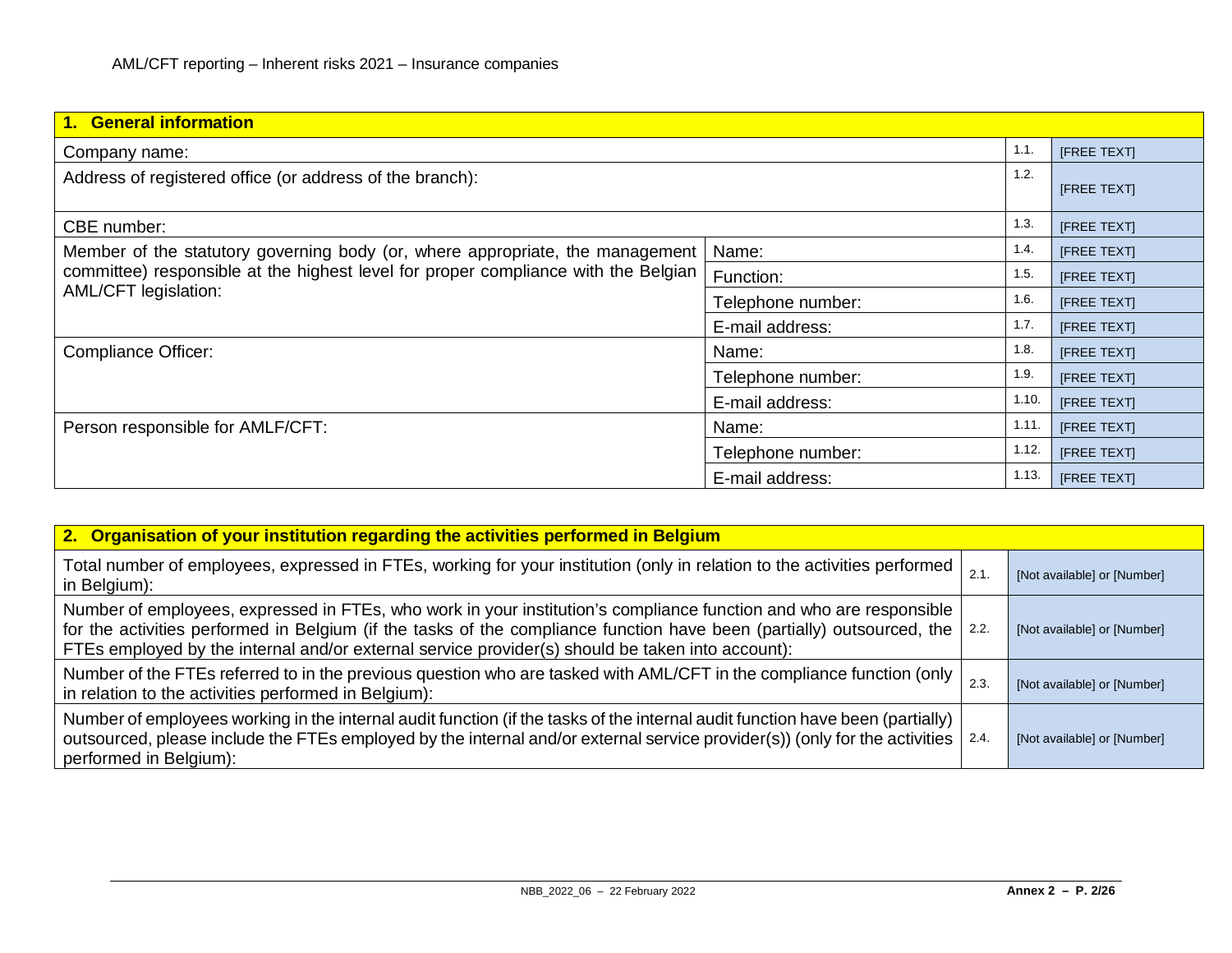#### <span id="page-2-1"></span><span id="page-2-0"></span>**3. General remarks on the answers submitted by the institutions**

As indicated in the methodology established by the Bank for answering this questionnaire (see circular), institutions should, for each of the questions included in this questionnaire, choose the answer option that is best suited to their internal organisation. The Bank acknowledges that the answer options defined by it do not always fully capture the actual situation within each institution. When choosing from the answer options available, it is therefore important to select an option that is a true reflection of the actual situation within your institution and that can be justified later on. In the text box below, you can formulate general remarks (limited to 2,000 characters) on the answers submitted by your institution. Please note that these general remarks are not taken into account in the initial, automated analysis of your institution's answers.

General remarks (limited to 2,000 characters)  $\begin{bmatrix} 3.1. \end{bmatrix}$  [FREE TEXT LIMITED TO 2,000 CHARACTERS]

| 4. Geographical presence                                                                                                                                                                                                                                             |                                                                       |       |                             |
|----------------------------------------------------------------------------------------------------------------------------------------------------------------------------------------------------------------------------------------------------------------------|-----------------------------------------------------------------------|-------|-----------------------------|
| Number of subsidiaries of your institution holding the legal status of                                                                                                                                                                                               | in Belgium:                                                           | 4.1.  | [Not available] or [Number] |
| financial institution <sup>1</sup> (foreign institutions <sup>2</sup> should answer "0" (zero) to                                                                                                                                                                    | within the EU (excluding Belgium):                                    | 4.2.  | [Not available] or [Number] |
| these questions):                                                                                                                                                                                                                                                    | outside the EU (including in countries listed in<br>4.3.<br>Annex 1): |       | [Not available] or [Number] |
|                                                                                                                                                                                                                                                                      | in a country listed in Annex 1:                                       | 4.4.  | [Not available] or [Number] |
| Number of branches of your institution (foreign institutions should                                                                                                                                                                                                  | within the EU (excluding Belgium):                                    | 4.5.  | [Not available] or [Number] |
| answer "0" (zero) to these questions):                                                                                                                                                                                                                               | outside the EU (including in countries listed in<br>Annex 1):         |       | [Not available] or [Number] |
|                                                                                                                                                                                                                                                                      | in a country listed in Annex 1:                                       | 4.7.  | [Not available] or [Number] |
| Commercial network: Number of independent agents and/or own places of business which have a direct relationship<br>with customers (including agencies) of your institution or branch in Belgium (foreign institutions should answer "0" (zero)<br>to this question): |                                                                       | 4.8.  | [Not available] or [Number] |
| Number of active brokers, brokerage firms and/or other third party                                                                                                                                                                                                   | in Belgium:                                                           | 4.9.  | [Not available] or [Number] |
| business introducers of your institution or branch:                                                                                                                                                                                                                  | within the EU (excluding Belgium):                                    | 4.10  | [Not available] or [Number] |
|                                                                                                                                                                                                                                                                      | outside the EU (including in countries listed in<br>Annex 1):         | 4.11  | [Not available] or [Number] |
|                                                                                                                                                                                                                                                                      | in a country listed in Annex 1:                                       | 4.12. | [Not available] or [Number] |

1 Credit institution, insurance company or other financial institution.

<sup>2</sup> Foreign institutions should be understood to mean branches and other forms of establishment in Belgium of a financial institution subject to the law of another Member State or of a third country.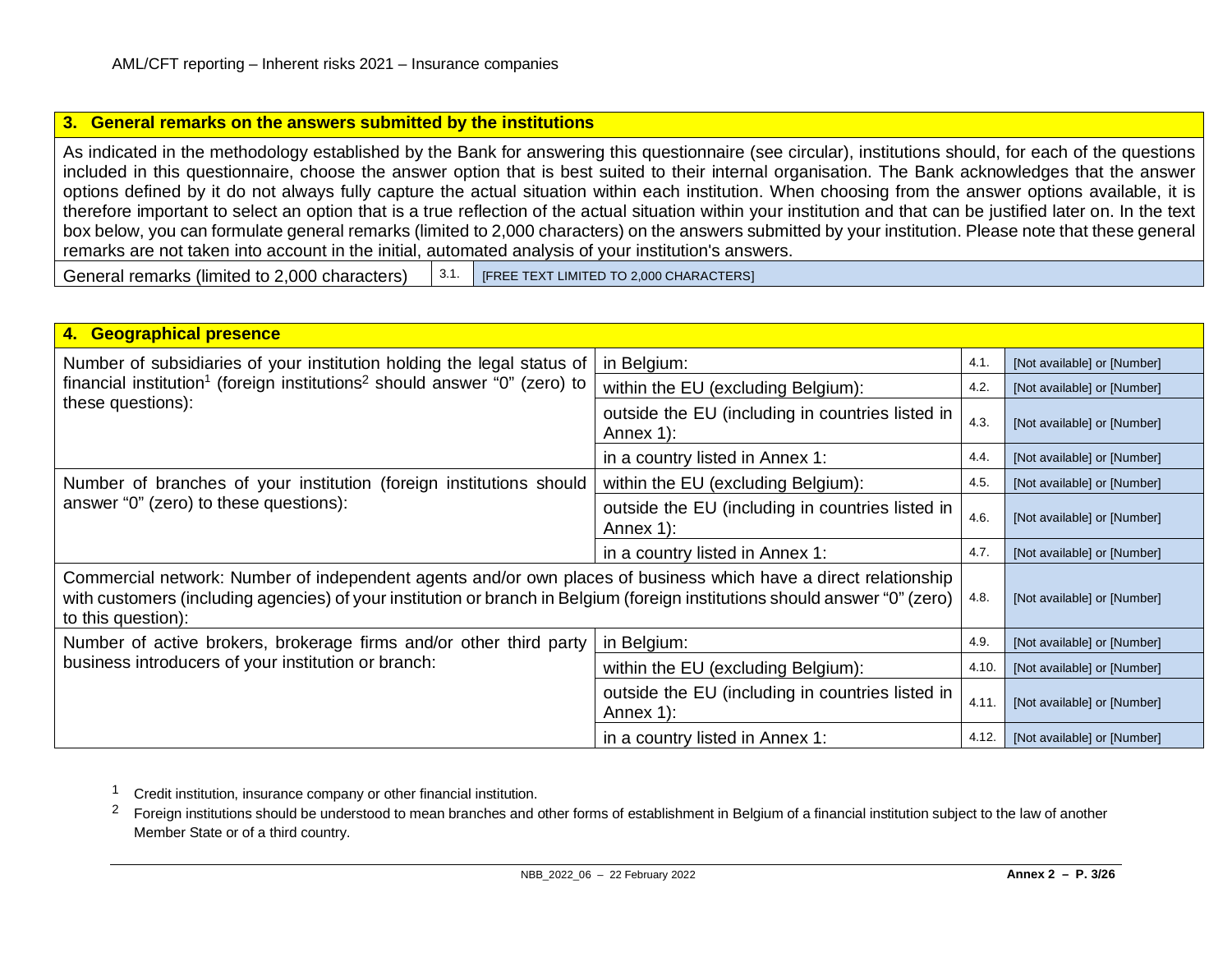#### **5. Activities**

| Please indicate which activities are <b>effectively</b> performed by your company as at                                                                                                   |      |                     | Active portfolio(s) | <b>Run-off portfolios</b> |
|-------------------------------------------------------------------------------------------------------------------------------------------------------------------------------------------|------|---------------------|---------------------|---------------------------|
| 31/12/2021 (activities for which your company has received authorisation but which $\vert$ 5.1.                                                                                           |      | CLASS <sub>21</sub> | [YES] / [NO]        | [YES] / [NO]              |
| are not actually performed, need not be mentioned). Please also indicate whether the<br>portfolios are still actively being offered or whether they are only held in run-off (or $\vdash$ | 5.2. | CLASS <sub>22</sub> | [YES] / [NO]        | [YES]/[NO]                |
| both).                                                                                                                                                                                    | 5.3. | CLASS <sub>23</sub> | [YES] / [NO]        | [YES] / [NO]              |
|                                                                                                                                                                                           | 5.4. | CLASS 24 $\vert$    | [YES] / [NO]        | [YES]/[NO]                |

|         |      |                     | $1 - 5 - 1$  | $\mathbf{1} \cdot \mathbf{1} \cdot \mathbf{1} \cdot \mathbf{1} \cdot \mathbf{1}$ |
|---------|------|---------------------|--------------|----------------------------------------------------------------------------------|
| e<br>۱r | 5.2. | CLASS <sub>22</sub> | [YES] / [NO] | [YES]/[NO]                                                                       |
|         | 5.3. | CLASS <sub>23</sub> | [YES] / [NO] | [YES]/[NO]                                                                       |
|         | 5.4. | CLASS <sub>24</sub> | [YES] / [NO] | [YES]/[NO]                                                                       |
|         | 5.5. | CLASS <sub>25</sub> | [YES] / [NO] | [YES]/[NO]                                                                       |
|         | 5.6. | CLASS <sub>26</sub> | [YES] / [NO] | [YES]/[NO]                                                                       |
|         | 5.7. | CLASS <sub>27</sub> | [YES] / [NO] | [YES]/[NO]                                                                       |
|         | 5.8. | CLASS <sub>28</sub> | [YES] / [NO] | [YES] / [NO]                                                                     |
|         | 5.9. | CLASS <sub>29</sub> | [YES] / [NO] | [YES] / [NO]                                                                     |

#### **6. Product sales by risk group**

*Note: please answer the following questions taking into the Code of conduct of Assuralia(see 4.2.2.9 of the Code of conduct)If your company does not follow the product typology developed by Assuralia for the classification of its life insurance contracts by risk group, please answer the questions in this chapter by matching the risk categories used by your company and the risk categories used in this chapter as closely as possible (insurance products with significant risk / insurance products with moderate risk / insurance products with low risk).*

Please indicate whether your institution offers or offered the following products (run-off portfolio):

| Life insurance products classified as products with <b>significant risk</b> in Assuralia's cartography: | 6.1. | [YES]/[NO] |
|---------------------------------------------------------------------------------------------------------|------|------------|
| Life insurance products classified as products with <b>moderate risk</b> in Assuralia's cartography:    | 6.2. | [YES]/[NO] |
| Life insurance products classified as products with <b>low risk</b> in Assuralia's cartography:         | 6.3. | [YES]/[NO] |

### **7. Mortgage activity**

Please provide the number of mortgage receivables recorded by your company on the asset side of its balance sheet, as well as the corresponding accounting value of these receivables (under BGAAP). If your institution does not perform any mortgage activities, your answer to the following questions should be 0 (zero).

| Number of mortgage receivables:                                | . | [Not available] or [Number] |
|----------------------------------------------------------------|---|-----------------------------|
| Corresponding amount of these receivables (expressed in euro): |   | [Not available] or [Number] |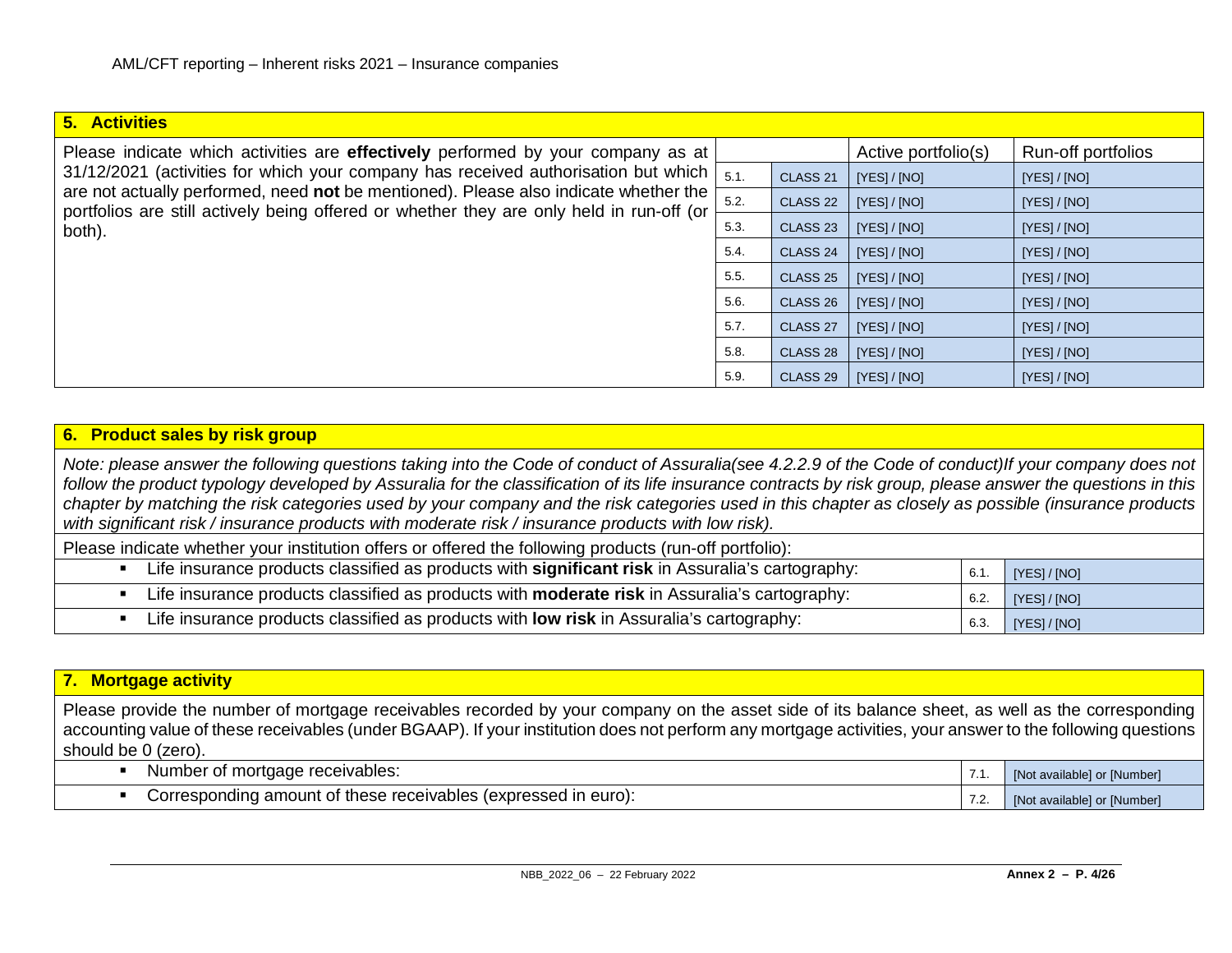## **8. Type of customers**

*Note: 'customers' refers to the holders of the life insurance contracts or other products (not the proxies of the accounts and/or the legal representatives of the holders of products).*

| Total number of customers as at 31/12/2021:                                     | 8.1                                                                           | [Not available] or [Number] |                             |
|---------------------------------------------------------------------------------|-------------------------------------------------------------------------------|-----------------------------|-----------------------------|
| Total number of new customers acquired in 2021:                                 | 8.2.                                                                          | [Not available] or [Number] |                             |
| Breakdown of the number of customers by number of natural persons:<br>category: |                                                                               | 8.3                         | [Not available] or [Number] |
|                                                                                 | number of legal persons:                                                      | 8.4                         | [Not available] or [Number] |
|                                                                                 | number of trusts or other legal arrangements (without legal)<br>personality): | 8.5                         | [Not available] or [Number] |

| 9. Geographical distribution of customers                                                                                                                                                                                                                                                            |                                                                                                                                                                                                      |          |       |            |          |       |            |          |       |                             |                             |          |
|------------------------------------------------------------------------------------------------------------------------------------------------------------------------------------------------------------------------------------------------------------------------------------------------------|------------------------------------------------------------------------------------------------------------------------------------------------------------------------------------------------------|----------|-------|------------|----------|-------|------------|----------|-------|-----------------------------|-----------------------------|----------|
| Number of customers who are not domiciled in Belgium or whose registered office is not situated in Belgium as at<br>31/12/2021:                                                                                                                                                                      |                                                                                                                                                                                                      |          |       |            |          |       |            |          |       | 9.1.                        | [Not available] or [Number] |          |
| Number of customers as referred to in question 9.1 who are domiciled or have their registered office outside Belgium<br>but within the EU:                                                                                                                                                           |                                                                                                                                                                                                      |          |       |            |          |       |            |          |       | 9.2.                        | [Not available] or [Number] |          |
| Number of customers as referred to in question 9.1 who are domiciled or have their registered office outside Belgium<br>and outside the EU:                                                                                                                                                          |                                                                                                                                                                                                      |          |       |            |          |       |            |          | 9.3.  | [Not available] or [Number] |                             |          |
| Number of customers as referred to in question 9.1 who are domiciled or have their registered office in one of countries<br>included in Annex 1:Number of customers as referred to in question 9.1 who are domiciled or have their registered<br>office in one of the countries included in Annex 1: |                                                                                                                                                                                                      |          |       |            |          |       |            |          | 9.4.  | [Not available] or [Number] |                             |          |
| Please provide a further breakdown of the information requested in question 9.4 by country. Please note that all customers domiciled or established in                                                                                                                                               |                                                                                                                                                                                                      |          |       |            |          |       |            |          |       |                             |                             |          |
|                                                                                                                                                                                                                                                                                                      | one of the United Arab Emirates (Abu Dhabi, Dubai, Sharjah, Ajman, Umm Al Quwain, Ras al-Khaimah and Fujairah) may be grouped under ISO code<br>784 (ARE - United Arab Emirates) in the table below. |          |       |            |          |       |            |          |       |                             |                             |          |
| 9.5.                                                                                                                                                                                                                                                                                                 | [AFG][004]                                                                                                                                                                                           | [NUMBER] | 9.6.  | [AGO][024] | [NUMBER] | 9.7.  | [ARG][032] | [NUMBER] | 9.8.  |                             | [BLR][112]                  | [NUMBER] |
| 9.9.                                                                                                                                                                                                                                                                                                 | [BEN][204]                                                                                                                                                                                           | [NUMBER] | 9.10. | [BOL][068] | [NUMBER] | 9.11. | [BIH][070] | [NUMBER] | 9.12. |                             | [BFA][854]                  | [NUMBER] |
| 9.13.                                                                                                                                                                                                                                                                                                | [BDI][108]                                                                                                                                                                                           | [NUMBER] | 9.14. | [KHM][116] | [NUMBER] | 9.15. | [CAF][140] | [NUMBER] | 9.16. |                             | [CHN][156]                  | [NUMBER] |
| 9.17.                                                                                                                                                                                                                                                                                                | [COD][180]                                                                                                                                                                                           | [NUMBER] | 9.18. | [DOM][214] | [NUMBER] | 9.19. | [EGY][818] | [NUMBER] | 9.20. |                             | [ERI][232]                  | [NUMBER] |
| 9.21.                                                                                                                                                                                                                                                                                                | [ETH][231]                                                                                                                                                                                           | [NUMBER] | 9.22. | [GMB][270] | [NUMBER] | 9.23. | [GIN][324] | [NUMBER] | 9.24. |                             | [GNB][624]                  | [NUMBER] |
| 9.25.                                                                                                                                                                                                                                                                                                | [HTI][332]                                                                                                                                                                                           | [NUMBER] | 9.26. | [IRQ][368] | [NUMBER] | 9.27. | [IRN][364] | [NUMBER] | 9.28. |                             | [CIV][384]                  | [NUMBER] |
| 9.29.                                                                                                                                                                                                                                                                                                | [YEM][887]                                                                                                                                                                                           | [NUMBER] | 9.30. | [CPV][132] | [NUMBER] | 9.31. | [KEN][404] | [NUMBER] | 9.32. |                             | [LAO][418]                  | [NUMBER] |
| 9.33.                                                                                                                                                                                                                                                                                                | [LSO][426]                                                                                                                                                                                           | [NUMBER] | 9.34. | [LBN][422] | [NUMBER] | 9.35. | [LBR][430] | [NUMBER] | 9.36. |                             | [LBY][434]                  | [NUMBER] |
| 9.37.                                                                                                                                                                                                                                                                                                | [MLI][466]                                                                                                                                                                                           | [NUMBER] | 9.38. | [MHL][584] | [NUMBER] | 9.39. | [MRT][478] | [NUMBER] | 9.40. |                             | [MDA][498]                  | [NUMBER] |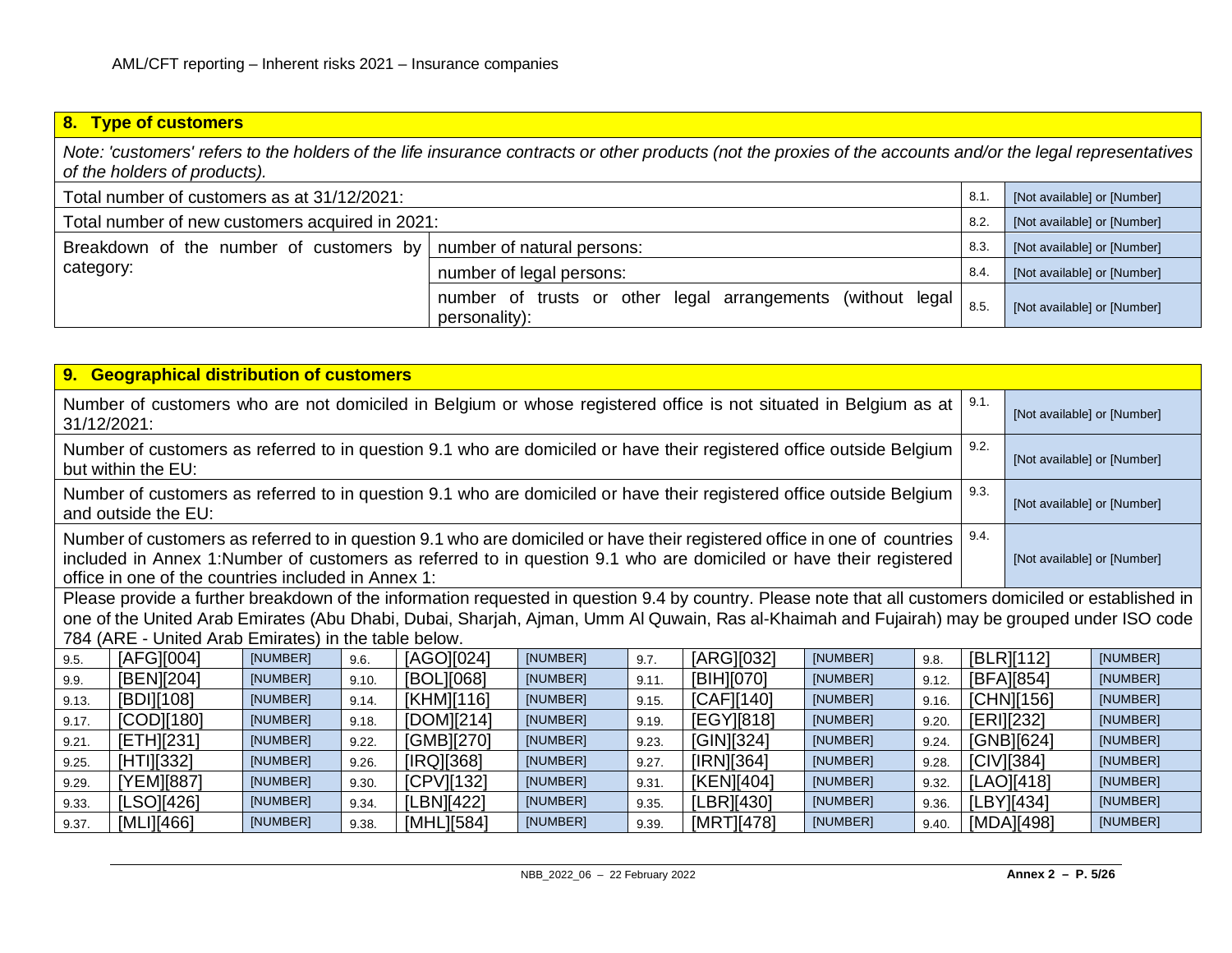| 9.41. | [MOZ][508] | [NUMBER] | 9.42. | [MMR][104] | [NUMBER] | 9.43. | [NAM][516] | [NUMBER] | 9.44. | [NPL][524]        | [NUMBER] |
|-------|------------|----------|-------|------------|----------|-------|------------|----------|-------|-------------------|----------|
| 9.45. | [NER][562] | [NUMBER] | 9.46. | [NGA][566] | [NUMBER] | 9.47. | [PRK][408] | [NUMBER] | 9.48. | [UKR][804]        | [NUMBER] |
| 9.49. | [PAK][586] | [NUMBER] | 9.50. | [PAN][591] | [NUMBER] | 9.51  | [PRY][600] | [NUMBER] | 9.52. | [RUS][643]        | [NUMBER] |
| 9.53. | [RWA][646] | [NUMBER] | 9.54. | [STPI[678] | [NUMBER] | 9.55. | [SLE][694] | [NUMBER] | 9.56. | [SDN][736]        | [NUMBER] |
| 9.57. | [SOM][706] | [NUMBER] | 9.58. | [LKA][144] | [NUMBER] | 9.59. | [SYR][760] | [NUMBER] | 9.60. | [TJK][762]        | [NUMBER] |
| 9.61. | TZA][834]  | [NUMBER] | 9.62. | [THA][764] | [NUMBER] | 9.63. | [TUN][788] | [NUMBER] | 9.64. | <b>[TUR][792]</b> | [NUMBER] |
| 9.65. | [UGA][800] | [NUMBER] | 9.66. | [VUT][548] | [NUMBER] | 9.67. | [VEN][862] | [NUMBER] | 9.68. | [VNM][704]        | [NUMBER] |
| 9.69. | [ZMB][894] | [NUMBER] | 9.70. | [ZWE][716] | [NUMBER] | 9.71. | [SSD][728] | [NUMBER] | 9.72. | [ARE][784]        | [NUMBER] |
| 9.73. | [AIA][660] | [NUMBER] | 9.74. | [BHS][044] | [NUMBER] | 9.75. | [BHR][048] | [NUMBER] | 9.76. | [BMU][060]        | [NUMBER] |
| 9.77. | [VGB][092] | [NUMBER] | 9.78. | [CYM][136] | [NUMBER] | 9.79. | [GGY][831] | [NUMBER] | 9.80. | [JEY][832]        | [NUMBER] |
| 9.81. | [IMN][833] | [NUMBER] | 9.82. | [FSM][583] | [NUMBER] | 9.83. | [MCO][492] | [NUMBER] | 9.84. | [MNE][499]        | [NUMBER] |
| 9.85. | [NRU][520] | [NUMBER] | 9.86. | [UZB][860] | [NUMBER] | 9.87. | [PLW][585] | [NUMBER] | 9.88. | [PCN][612]        | [NUMBER] |
| 9.89. | [BLM][652] | [NUMBER] | 9.90. | [TKM][795] | [NUMBER] | 9.91  | [TCA][796] | [NUMBER] | 9.92. | [WLF][876]        | [NUMBER] |

| 10. Number of customers with a high risk profile                                                                                                                                                                                                                                                                  |  |                             |  |  |  |  |
|-------------------------------------------------------------------------------------------------------------------------------------------------------------------------------------------------------------------------------------------------------------------------------------------------------------------|--|-----------------------------|--|--|--|--|
| Number of 'high-risk' customers (customers for whom one or more enhanced due diligence measures were taken as<br>regards identification, identity verification, collection of additional information on the customers' characteristics such as   10.1.<br>the origin of the funds, transaction monitoring, etc.): |  | [Not available] or [Number] |  |  |  |  |

| 11. Remotely identified customers                                                   |                             |
|-------------------------------------------------------------------------------------|-----------------------------|
| The total number of customers identified remotely by your company as at 31/12/2021: | [Not available] or [Number] |

| 12. Numbered accounts / contracts                                                                                                                                                                                                                                                                                                                                                                                                                                                                                                                                                       |       |                             |
|-----------------------------------------------------------------------------------------------------------------------------------------------------------------------------------------------------------------------------------------------------------------------------------------------------------------------------------------------------------------------------------------------------------------------------------------------------------------------------------------------------------------------------------------------------------------------------------------|-------|-----------------------------|
| Note: numbered accounts/contracts are accounts/contracts of which only the account or contract number appears on bank statements and not the<br>name of the customer. As a result, only a small number of persons within the financial institution know the name of the account or contract holder and<br>the customer is guaranteed a certain amount of anonymity. However, numbered accounts/contracts are not anonymous accounts/contracts<br>(contracts/accounts of which the holder has not been identified by the institution). Such anonymous accounts/contracts are prohibited. |       |                             |
| The total number of your customers that have numbered accounts or numbered contracts as at 31/12/2021:                                                                                                                                                                                                                                                                                                                                                                                                                                                                                  | 12.1. | [Not available] or [Number] |
| The total number of your customers for whom your company opened numbered accounts or with whom it concluded a<br>numbered contract in 2021:                                                                                                                                                                                                                                                                                                                                                                                                                                             | 12.2. | [Not available] or [Number] |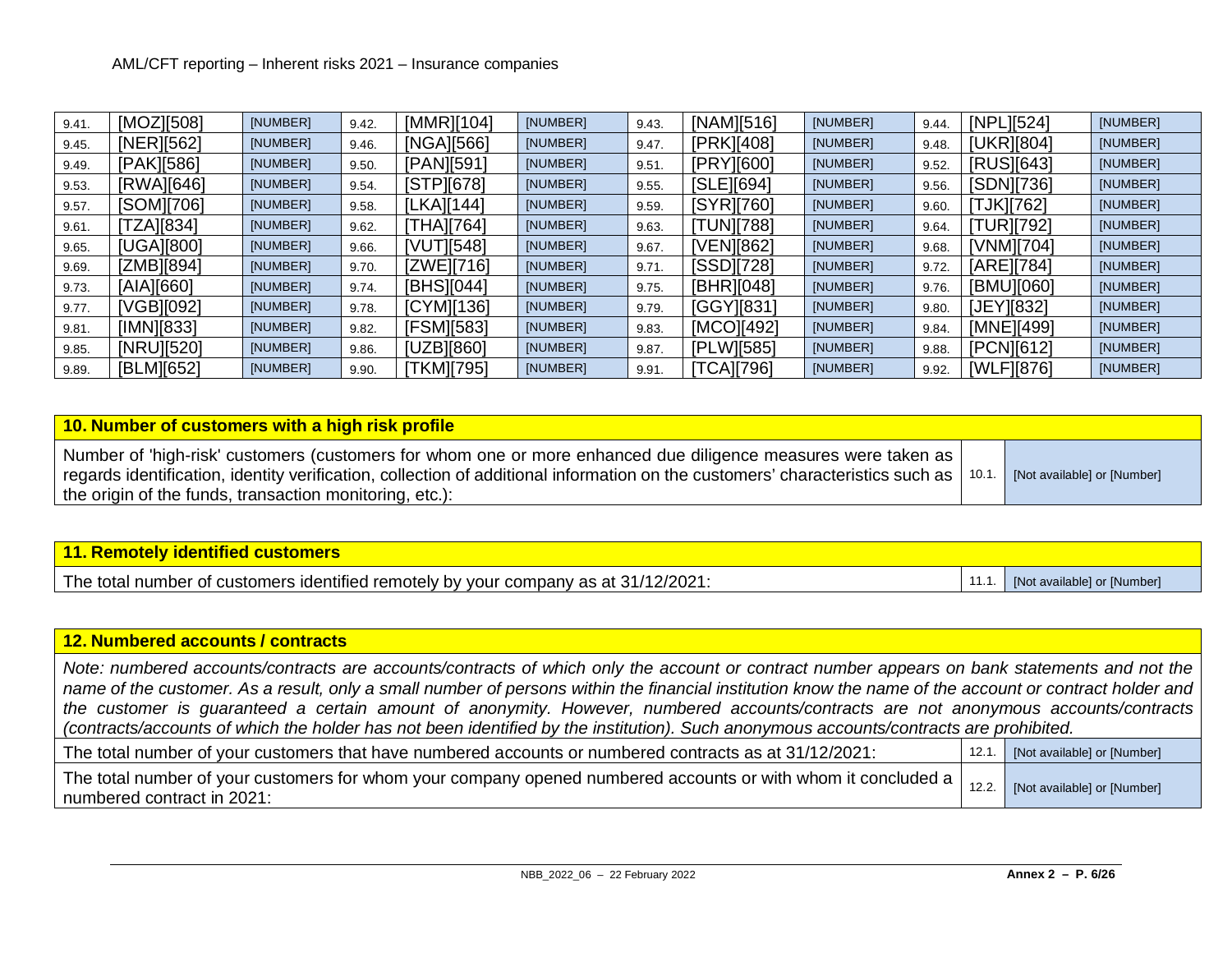# **13. Politically exposed persons (PEPs)**

*Note: when calculating the number of PEPs, you should not only include the number of PEP customers, but also the number of PEP agents of your customers, the number of PEP ultimate beneficial owners of your customers and the number of PEP ultimate beneficial owners of your customers' agents.*

| Total number of PEPs in your customer base:                                                                                                  | 13.1. | [Not available] or [Number] |
|----------------------------------------------------------------------------------------------------------------------------------------------|-------|-----------------------------|
| Number of PEPs – customers (holders of products – policyholder(s))                                                                           | 13.2. | [Not available] or [Number] |
| Number of PEPs - customers' agents                                                                                                           | 13.3. | [Not available] or [Number] |
| Number of PEPs - insured                                                                                                                     | 13.4. | [Not available] or [Number] |
| Number of PEPs – beneficiaries of life insurance contracts                                                                                   | 13.5. | [Not available] or [Number] |
| Number of PEPs – UBOs (of both customers and their agents, if the latter are legal persons or other legal<br>$\blacksquare$<br>arrangements) | 13.6. | [Not available] or [Number] |
| Number of PEPs domiciled outside Belgium:                                                                                                    | 13.7. | [Not available] or [Number] |
| Number of PEPs domiciled in one of the countries included in Annex 1:                                                                        | 13.8. | [Not available] or [Number] |

| 14. Ultimate beneficial owners (UBOs)                                                                                   |       |                                   |
|-------------------------------------------------------------------------------------------------------------------------|-------|-----------------------------------|
| Please provide the following information regarding the ultimate beneficial owners of your customers (as at 31/12/2021): |       |                                   |
| Number of UBOs domiciled outside Belgium:                                                                               | 14.1. | [Not available] or [Number]       |
| Number of UBOs domiciled in one of the countries included in Annex 1:                                                   |       | 14.2. [Not available] or [Number] |

| <b>15. Rejected customers</b>                                                                                                                                                                                     |                             |
|-------------------------------------------------------------------------------------------------------------------------------------------------------------------------------------------------------------------|-----------------------------|
| Please provide the total number of persons or entities that fitted into your institution's customer acceptance policy but $\vert$ 15.1.<br>were rejected by your institution for AML/CFT-related reasons in 2021: | [Not available] or [Number] |

| Please provide the total number of life insurance contracts concluded by your company as at 31/12/2021, as well as the corresponding amount of<br>technical provisions:<br>Total number of life insurance contracts concluded as at 31/12/2021:<br>16.1<br>[Not available] or [Number]<br>Corresponding amount of technical provisions:<br>16.2.<br>[Not available] or [Number] | <b>16. Life insurance contracts</b> |  |
|---------------------------------------------------------------------------------------------------------------------------------------------------------------------------------------------------------------------------------------------------------------------------------------------------------------------------------------------------------------------------------|-------------------------------------|--|
|                                                                                                                                                                                                                                                                                                                                                                                 |                                     |  |
|                                                                                                                                                                                                                                                                                                                                                                                 |                                     |  |
|                                                                                                                                                                                                                                                                                                                                                                                 |                                     |  |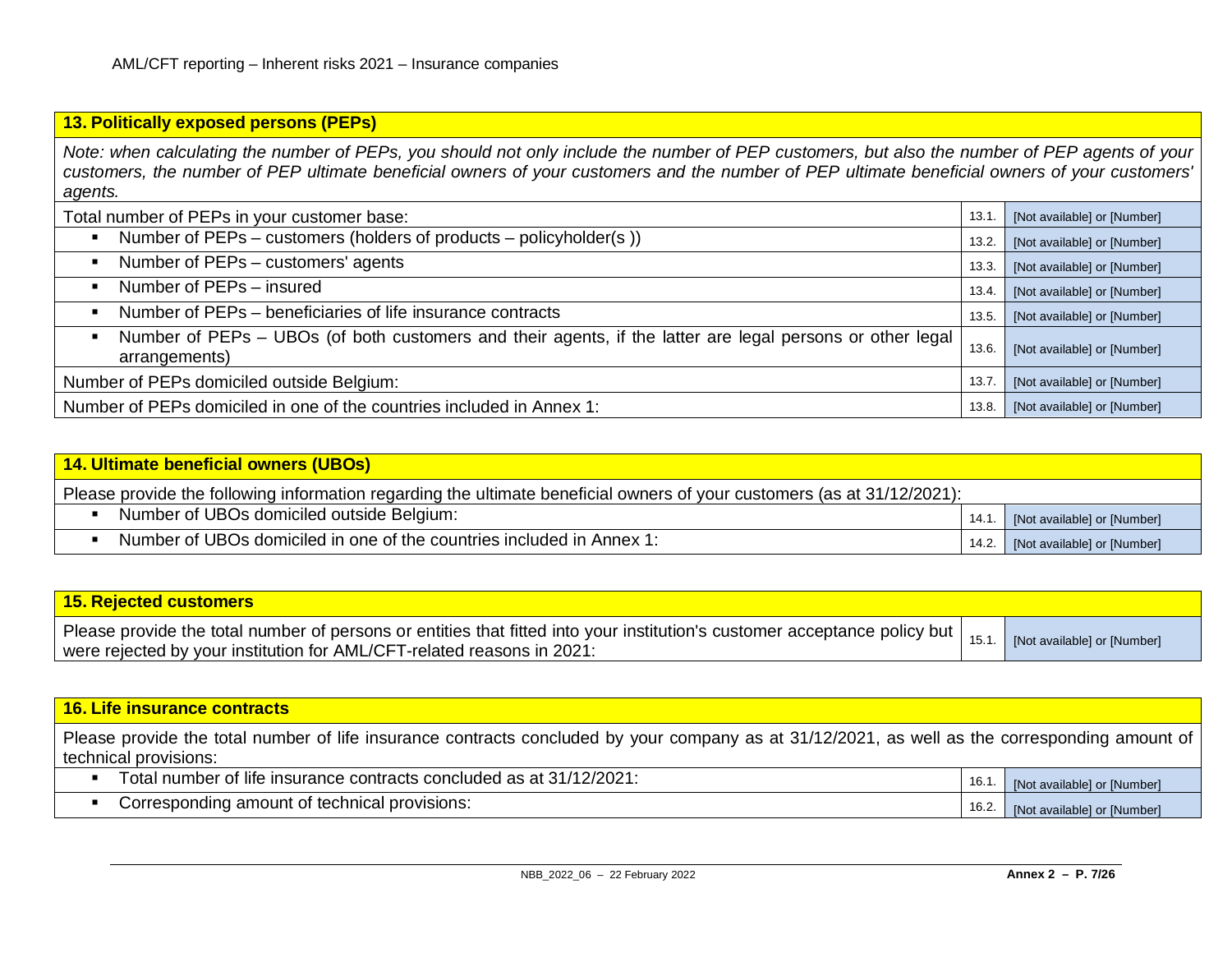Please provide the number of new life insurance contracts concluded by your company in 2021, as well as the corresponding amount of technical provisions:

| Total number of life insurance contracts concluded in 2021: |  | 16.3. [Not available] or [Number] |
|-------------------------------------------------------------|--|-----------------------------------|
|-------------------------------------------------------------|--|-----------------------------------|

Corresponding amount of technical provisions:<br>
16.4. [Not available] or [Number]

#### **17. Volume of life insurance contracts per AML/CFT risk group**

*Note: please answer the following questions taking into the Code of conduct of Assuralia (see 4.2.2.9 of the Code of conduct)If your company does not follow the product typology developed by Assuralia for the classification of its life insurance contracts by risk group, please answer the questions in this chapter by matching the risk categories used by your company and the risk categories used in this chapter as closely as possible (insurance products with significant risk / insurance products with moderate risk / insurance products with low risk).*

| Number of 'significant risk' contracts:                                        | 17.1. | [Not available] or [Number] |
|--------------------------------------------------------------------------------|-------|-----------------------------|
| Corresponding amount of technical provisions for 'significant risk' contracts: | 17.2. | [Not available] or [Number] |
| Number of 'moderate risk' contracts:                                           | 17.3. | [Not available] or [Number] |
| Corresponding amount of technical provisions for 'moderate risk' contracts:    | 17.4. | [Not available] or [Number] |
| Number of 'low-risk' contracts:                                                | 17.5. | [Not available] or [Number] |
| Corresponding amount of technical provisions for 'low-risk' contracts:         | 17.6. | [Not available] or [Number] |

#### **18. Customer onboarding and transactions**

*Note: Please indicate whether your institution uses the following distribution methods and specify the importance of each distribution method used:*

| A. [question deleted]                                                                                                                                                                                                                                                                                                                                     | 18.1. |                                                                                                            |
|-----------------------------------------------------------------------------------------------------------------------------------------------------------------------------------------------------------------------------------------------------------------------------------------------------------------------------------------------------------|-------|------------------------------------------------------------------------------------------------------------|
| B. Customer onboarding occurs through face-to-face contact with a staff member/authorised representative of your<br>institution (main office, independent agent/own employee, regional sales team, customer relationship manager)   18.2.<br>but subsequent transactions are performed through non-face-to-face channels (internet, (mobile) phone, etc.) |       | - Important distribution method<br>- Less important distribution<br>method<br>- Unused distribution method |
| C. Both customer onboarding and subsequent transactions are performed through non-face-to-face contact (online<br>sales, etc.)                                                                                                                                                                                                                            | 18.3. | - Important distribution method<br>- Less important distribution<br>method<br>- Unused distribution method |
| D. Outsourcing / Brokers – Customer onboarding and subsequent customer relationship management are performed<br>by external service providers (e.g. insurance brokers) or by entities related to the group, in accordance with your   18.4.<br>institution's AML/CFT policies and procedures.                                                             |       | - Important distribution method<br>- Less important distribution<br>method<br>- Unused distribution method |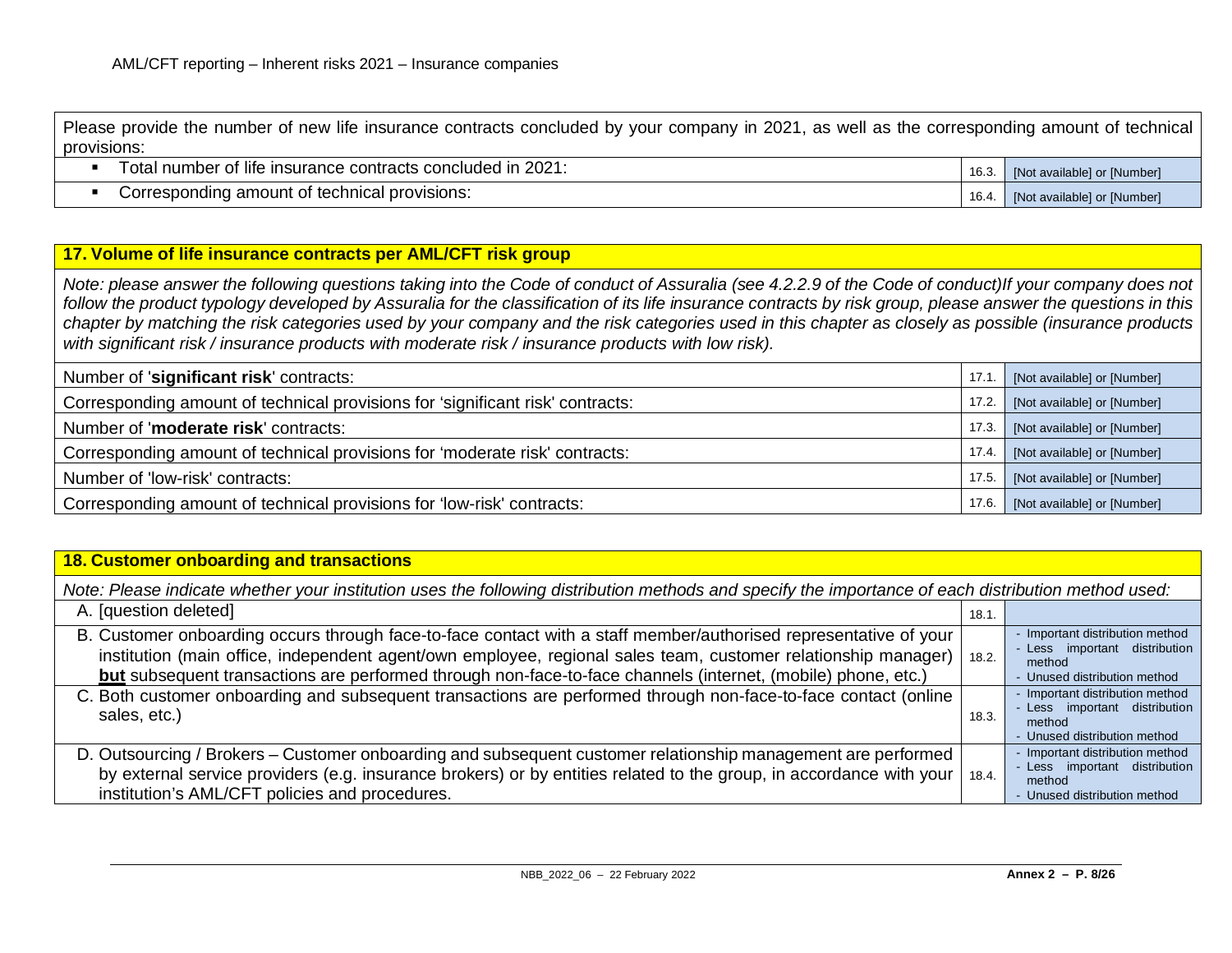| 19. Sale of life insurance products - numerical data                                                                                                                                                                           |        |                             |
|--------------------------------------------------------------------------------------------------------------------------------------------------------------------------------------------------------------------------------|--------|-----------------------------|
| Note: Please answer the questions in this chapter taking into account Assuralia's product typology.                                                                                                                            |        |                             |
| Please provide, for the total number of life insurance contracts (as at 31/12/2021), the number of contracts concluded per sales channel as well as the<br>corresponding amount of technical provisions:                       |        |                             |
| Number of contracts through direct sales:                                                                                                                                                                                      | 19.1   | [Not available] or [Number] |
| Corresponding amount of technical provisions for 'direct sales':<br>$\blacksquare$                                                                                                                                             | 19.2.  | [Not available] or [Number] |
| Number of contracts through insurance brokers:<br>$\blacksquare$                                                                                                                                                               | 19.3.  | [Not available] or [Number] |
| Corresponding amount of technical provisions for 'insurance brokers':<br>$\blacksquare$                                                                                                                                        | 19.4.  | [Not available] or [Number] |
| Number of contracts through an insurance agent holding the legal status of credit institution or banking agent:                                                                                                                | 19.5   | [Not available] or [Number] |
| Corresponding amount of technical provisions for 'agents holding the legal status of credit institution or banking<br>agent':                                                                                                  | 19.6.  | [Not available] or [Number] |
| Sales through insurance agents other than those holding the legal status of credit institution or banking agent:<br>$\blacksquare$                                                                                             | 19.7   | [Not available] or [Number] |
| Corresponding amount of technical provisions for 'agents other than those holding the legal status of credit<br>٠<br>institution or banking agent':                                                                            | 19.8.  | [Not available] or [Number] |
| Please provide, for the life insurance contracts carrying a significant risk (as at 31/12/2021), the number of contracts concluded through each sales<br>channel, as well as the corresponding amount of technical provisions: |        |                             |
| Number of contracts through direct sales:                                                                                                                                                                                      | 19.9.  | [Not available] or [Number] |
| Corresponding amount of technical provisions for 'direct sales':                                                                                                                                                               | 19.10  | [Not available] or [Number] |
| Number of contracts through insurance brokers:<br>п                                                                                                                                                                            | 19.11  | [Not available] or [Number] |
| Corresponding amount of technical provisions for 'insurance brokers':<br>$\blacksquare$                                                                                                                                        | 19.12  | [Not available] or [Number] |
| Number of contracts through an insurance agent holding the legal status of credit institution or banking agent:<br>٠                                                                                                           | 19.13. | [Not available] or [Number] |
| Corresponding amount of technical provisions for 'agents holding the legal status of credit institution or banking<br>agent':                                                                                                  | 19.14. | [Not available] or [Number] |
| Sales through insurance agents other than those holding the legal status of credit institution or banking agent:<br>$\blacksquare$                                                                                             | 19.15. | [Not available] or [Number] |
| Corresponding amount of technical provisions for 'agents other than those holding the legal status of credit<br>institution or banking agent':                                                                                 | 19.16. | [Not available] or [Number] |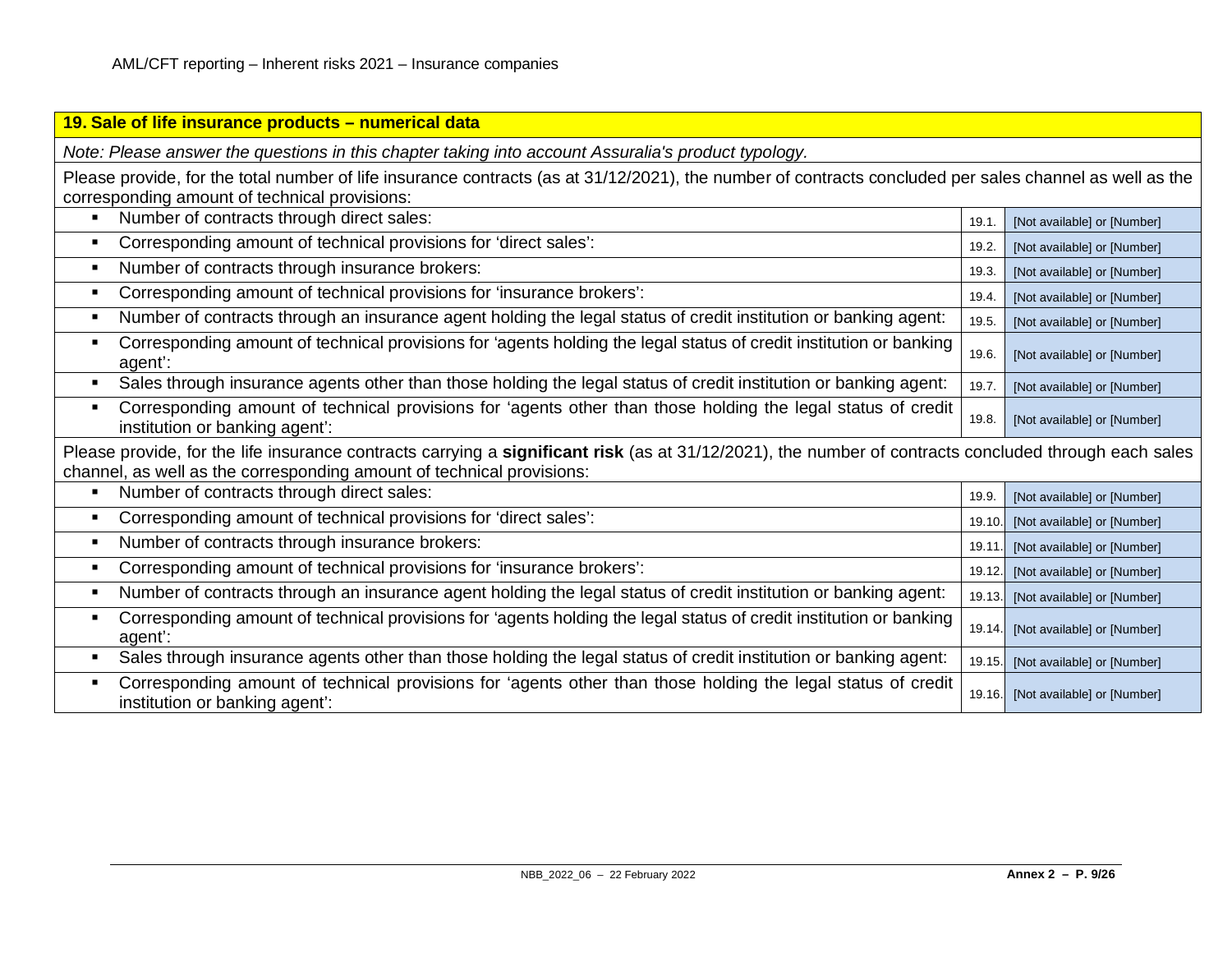| <b>20. Transactions with cash (coins and notes)</b>                                                                                                                                                         |       |                             |
|-------------------------------------------------------------------------------------------------------------------------------------------------------------------------------------------------------------|-------|-----------------------------|
| Do your company's internal procedures allow premiums for life insurance contracts to be paid in cash (coins and notes)?   20.1.                                                                             |       | [Yes] / [No]                |
| What is the total amount (expressed in euro) of the premiums received in cash (coins and notes) by your company in<br>2021? (if you answered 'no' to the previous question, your answer should be 0 (zero)) | 20.2. | [Not available] or [Number] |

| 21. Premiums received                                                                                                                                                                                                                                                                                                                                                                               |       |                                 |
|-----------------------------------------------------------------------------------------------------------------------------------------------------------------------------------------------------------------------------------------------------------------------------------------------------------------------------------------------------------------------------------------------------|-------|---------------------------------|
| Please provide the total amount (expressed in euro) of premiums received in 2021 for life insurance contracts (gross<br>premium income and single premiums):                                                                                                                                                                                                                                        | 21.1  | [Not available] or [Number]     |
| Please provide the total (expressed in euro) of the amounts received in 2021 that were paid from a foreign bank account<br>or other type of account:                                                                                                                                                                                                                                                | 21.2  | [Not available] or [Number]     |
| Please provide the total (expressed in euro) of the amounts received in 2021 that were paid from a bank account or<br>other type of account from one of the countries included in Annex 1:                                                                                                                                                                                                          | 21.3. | [Not available] or [Number]     |
| Do your company's internal procedures state that customers may only pay their premiums from an account held (partly)<br>in their name? In other words, do your company's internal procedures prohibit the payment of customers' premiums by  <br>a third party, barring a number of well-defined exceptions (e.g. transfers from accounts of minors)?                                               | 21.4. | [Yes] / [No]                    |
| If your company answered 'YES' to the previous question, does your company also take concrete control measures to<br>ensure that the premiums on behalf of customers are paid solely by these customers themselves? (e.g. by verifying  <br>whether the account numbers that are used to pay the premiums, correspond with the accounts provided by your<br>customers, possibly on a sample basis?) | 21.5  | [Yes] / [No] / [Not applicable] |

| 22. Capital paid, interest rates or other sums                                                                                                                                                                       |       |                             |
|----------------------------------------------------------------------------------------------------------------------------------------------------------------------------------------------------------------------|-------|-----------------------------|
| Please provide the total amount of the sums paid by your company in 2021 in the context of the life insurance contracts  <br>written by your company (payments to beneficiaries, refunds to the policyholder, etc.): | 22.1  | [Not available] or [Number] |
| Please provide the total amount (expressed in euro) of the payments as referred to in question 22.1 that were made to $\vert$<br>a foreign bank account or other type of account:                                    | 22.2. | [Not available] or [Number] |
| Please provide the total amount (expressed in euro) of the payments as referred to in question 22.2 that were made to  <br>a bank account or other type of account from one of the countries included in Annex 1:    | 22.3. | [Not available] or [Number] |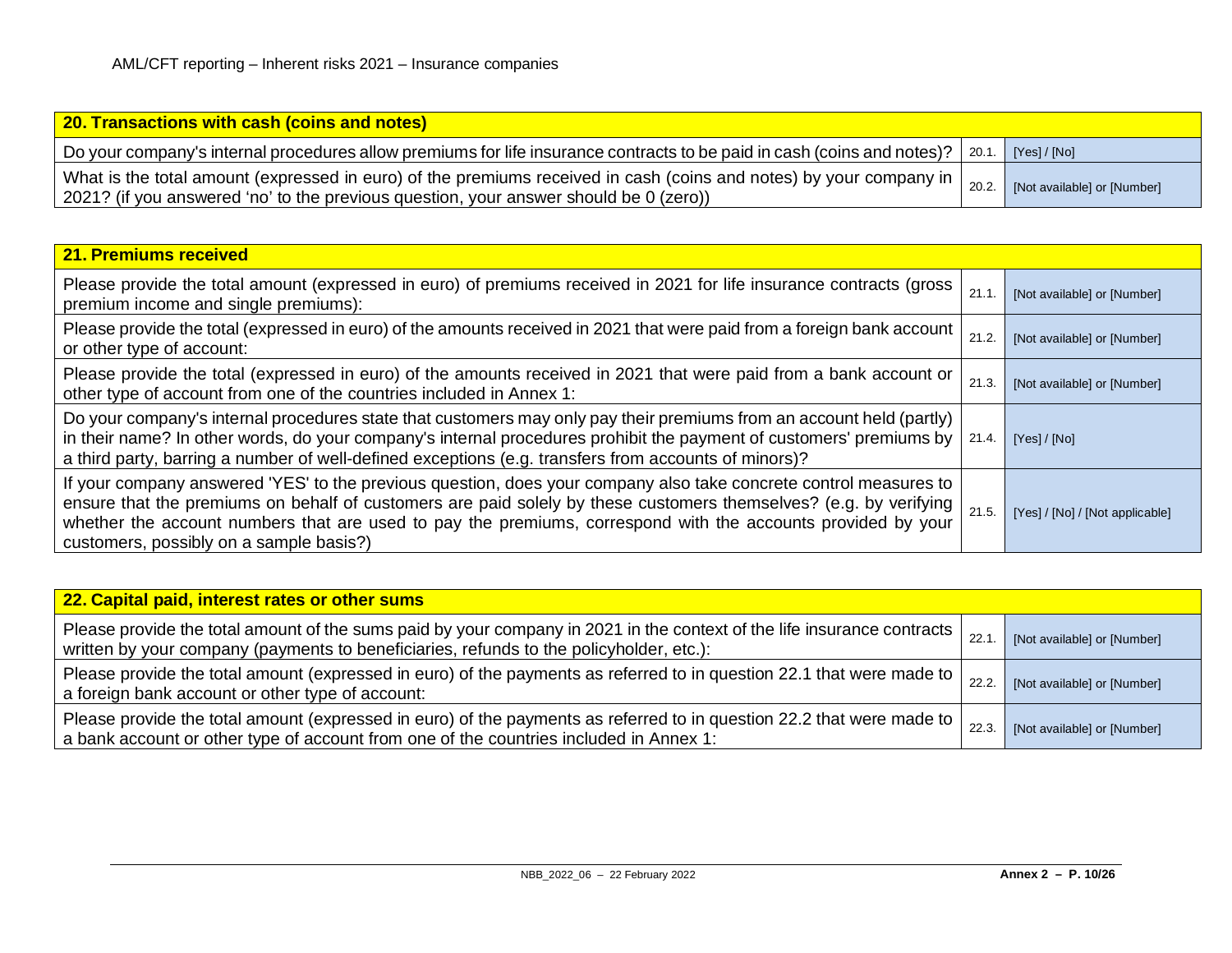# **23. Significant deposits** Please indicate for how many life insurance contracts a one-off initial investment or additional deposit amounting to 100,000 euros or more was made in 2021. Please also indicate the total amount of these investments or additional deposits. *Note: this only applies to investments or deposits made by the customer himself, not those originating from another insurer or pension fund.* Number of life insurance contracts:  $23.1$ . [Not available] or [Number] ■ Total amount (expressed in euro): 23.2. [Not available] or [Number] 23.2. [Not available] or [Number] Please indicate how many of the deposits as referred to in question 23.1 relate to the life insurance contracts identified as contracts with significant risk in Assuralia's code of conduct: Number of life insurance contracts: 23.3. [Not available] or [Number] Total amount (expressed in euro): 23.4. [Not available] or [Number] 23.4. [Not available] or [Number]

#### **24. Significant payments**

With regard to the life insurance contracts, please indicate the number of one-off payments of 250,000 euros or more that were made by your institution in 2021, as well as the total amount of these payments.

*Note: this refers only to payments to the customer/beneficiaries, not to payments to other insurers or pension funds.*

| Number of payments:                                                                                                                                                                        |  | 24.1. [Not available] or [Number] |
|--------------------------------------------------------------------------------------------------------------------------------------------------------------------------------------------|--|-----------------------------------|
| Total amount (expressed in euro):                                                                                                                                                          |  | 24.2. [Not available] or [Number] |
| Please indicate how many of the payments as referred to in 24.1 pertain to the life insurance contracts identified as contracts with significant risk in  <br>Assuralia's code of conduct: |  |                                   |

| Number of payments:               | 24.3. | [Not available] or [Number] |
|-----------------------------------|-------|-----------------------------|
| Total amount (expressed in euro): | 24.4. | [Not available] or [Number] |

#### **25. Surrenders and terminated contracts**

Please indicate below the number of life insurance contracts (as well as the total value of these contracts) surrendered by customers in 2021. Only life insurance contracts surrendered within three years after conclusion with a value of 100,000 euros or more should be taken into account.

| f contracts surrendered:<br>Number<br>υı       | 25.7 | (Not available) or [Number] |
|------------------------------------------------|------|-----------------------------|
| ⊺otal<br>∶(expressed ır<br>⊢euro):<br>l amount | ∡.25 | [Not available] or [Number] |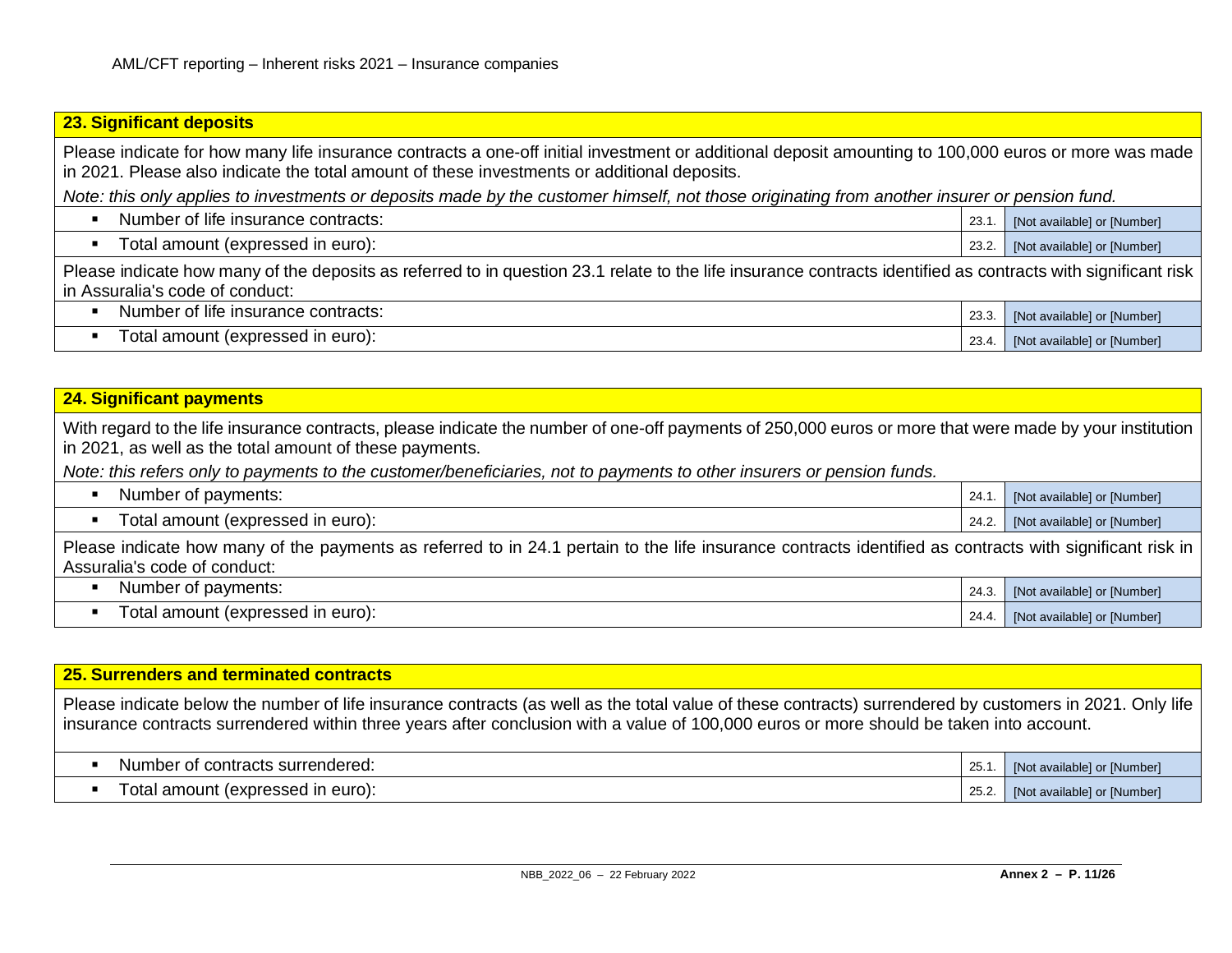| Please indicate how many of the surrenders as referred to in question 25.1 pertain to the life insurance contracts identified as contracts with significant |  |  |
|-------------------------------------------------------------------------------------------------------------------------------------------------------------|--|--|
| risk in Assuralia's code of conduct:                                                                                                                        |  |  |
|                                                                                                                                                             |  |  |

| Number of contracts surrendered:  | 25.3. | [Not available] or [Number] |
|-----------------------------------|-------|-----------------------------|
| Total amount (expressed in euro): | 25.4. | [Not available] or [Number] |

Please indicate below the number of life insurance contracts terminated within the legal notice period in 2021, for which premium deposits or refunds of 2,500 euros or more were made:

| Number of contracts terminated:    | 25.t | [Not available] or [Number] |
|------------------------------------|------|-----------------------------|
| l otal amount (expressed in euro): | 25.6 | [Not available] or [Number] |

| 26. Analysis of atypical transactions                                                                                                                                                                                    |       |                             |  |
|--------------------------------------------------------------------------------------------------------------------------------------------------------------------------------------------------------------------------|-------|-----------------------------|--|
| How many atypical transactions for which an internal report was transmitted to the person responsible for AML/CFT<br>were detected by your institution in 2021?                                                          | 26.1  | [Not available] or [Number] |  |
| How many of the atypical transactions as referred to in question 26.1 were detected (i) by staff members who are in direct contact with customers, and<br>how many (ii) by your institution's automated monitoring tool? |       |                             |  |
| Number detected by staff members who are in direct contact with customers:<br>$\blacksquare$                                                                                                                             | 26.2. | [Not available] or [Number] |  |
| Number detected by the automated monitoring tool:<br>$\blacksquare$                                                                                                                                                      | 26.3. | [Not available] or [Number] |  |
| How many of the reports as referred to in question 26.1 pertained to transactions in cash (coins and notes)?                                                                                                             | 26.4. | [Not available] or [Number] |  |

#### **27. Notification of suspicious transactions to the CTIF-CFI**

Over the course of 2021, how many notifications of suspicious transactions did your company submit to the Financial Intelligence Processing Unit (CTIF-CFI), and what was the total amount of the transactions covered by these notifications?

| Number:                                     | $\sim$<br>41.I | <b>Not available or INumberi</b> |
|---------------------------------------------|----------------|----------------------------------|
| euro)<br>Corresponding amount (expressed in | 272<br>21.2    | [Not available] or [Number]      |

| 28. Funds and asset freezing                                                                                                                                                    |                             |
|---------------------------------------------------------------------------------------------------------------------------------------------------------------------------------|-----------------------------|
| Over the course of 2021, how many warnings were handled by your company in relation to the implementation of $\vert_{28.1}$<br>  financial embargoes and asset freezing orders? | [Not available] or [Number] |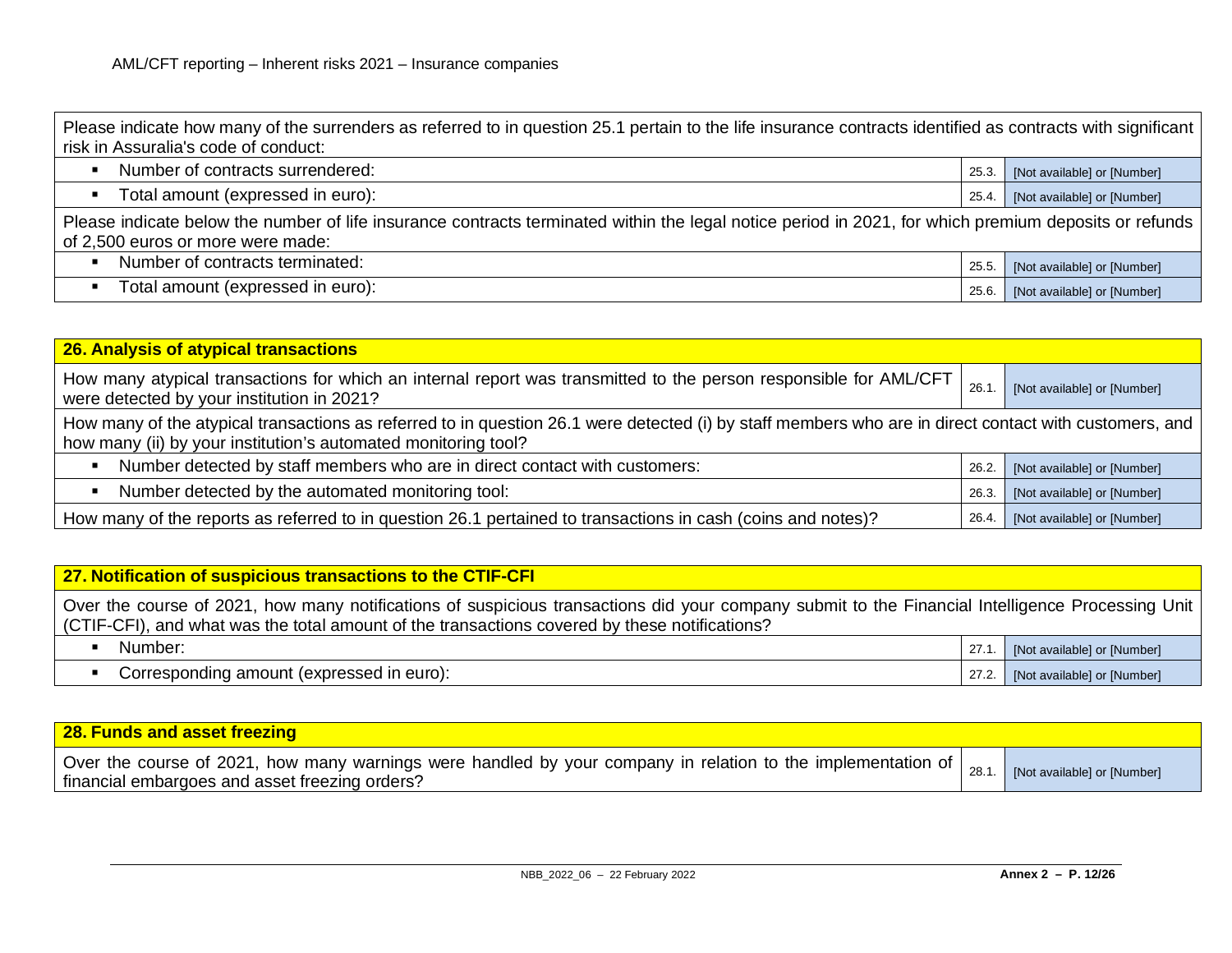| Note: 'warnings' should be understood to mean all possible correspondence with the lists of sanctions or embargoes:<br>both the warnings generated by your company's automatic screening tools and the warnings detected by first-line<br>monitoring (in case of manual screening against the lists). |       |                             |
|-------------------------------------------------------------------------------------------------------------------------------------------------------------------------------------------------------------------------------------------------------------------------------------------------------|-------|-----------------------------|
| Over the course of 2021, how many notifications for asset freezing were sent by your company to the FPS Finance - Treasury, and what was the total<br>amount of the assets?                                                                                                                           |       |                             |
| Note: the term 'number of notifications' comprises any natural or legal person concerned by a notification to the Treasury as well as any new notification<br>concerning the same natural or legal person.                                                                                            |       |                             |
| Number:                                                                                                                                                                                                                                                                                               | 28.2  | [Not available] or [Number] |
| Corresponding amount (expressed in euro):                                                                                                                                                                                                                                                             | 28.3. | [Not available] or [Number] |

| 29. Restrictive measures for AML/CFT-related reasons                                                                                                                                                                                                                                                                                                                                      |                             |
|-------------------------------------------------------------------------------------------------------------------------------------------------------------------------------------------------------------------------------------------------------------------------------------------------------------------------------------------------------------------------------------------|-----------------------------|
| If your company could not terminate the business relationship because of legal provisions of public policy or mandatory<br>legal provisions, or if the termination of the business relationship would cause severe and disproportionate damage to $\sqrt{29.1}$ .<br>your customer, for how many of your business relationships did your company take other restrictive measures in 2021? | [Not available] or [Number] |
| How many of the other restrictive measures as referred to in question 29.1 regarding business relationships with<br>customers were the subject of a notification to the Financial Intelligence Processing Unit (CTIF-CFI) (notifications before   29.2.<br>as well as after the adoption of restrictive measures):                                                                        | [Not available] or [Number] |

| <b>30. Overall risk assessment</b>                                                                                                                              |       |                                 |  |
|-----------------------------------------------------------------------------------------------------------------------------------------------------------------|-------|---------------------------------|--|
| Did your institution perform an overall risk assessment during which it identified and assessed the AML/CFT risks to<br>which it is exposed?                    | 30.1  | [Yes] / [No] / [Not applicable] |  |
| Has this overall risk assessment been laid down in writing (on paper or electronically) and documented?                                                         | 30.2. | [Yes] / [No] / [Not applicable] |  |
| Does your institution's overall risk assessment identify and assess:                                                                                            |       |                                 |  |
| the risks related to money laundering?                                                                                                                          | 30.3. | [Yes] / [No] / [Not applicable] |  |
| the risks related to terrorist financing?                                                                                                                       | 30.4. | [Yes] / [No] / [Not applicable] |  |
| the risks related to providing services and/or performing transactions that are subject to financial sanctions,<br>embargoes and/or other restrictive measures? | 30.5. | [Yes] / [No] / [Not applicable] |  |
| Was the overall risk assessment conducted taking into account:                                                                                                  |       |                                 |  |
| the risks related to your institution's customers?                                                                                                              | 30.6. | [Yes] / [No] / [Not applicable] |  |
| the risks related to the products and services offered by your institution?                                                                                     | 30.7  | [Yes] / [No] / [Not applicable] |  |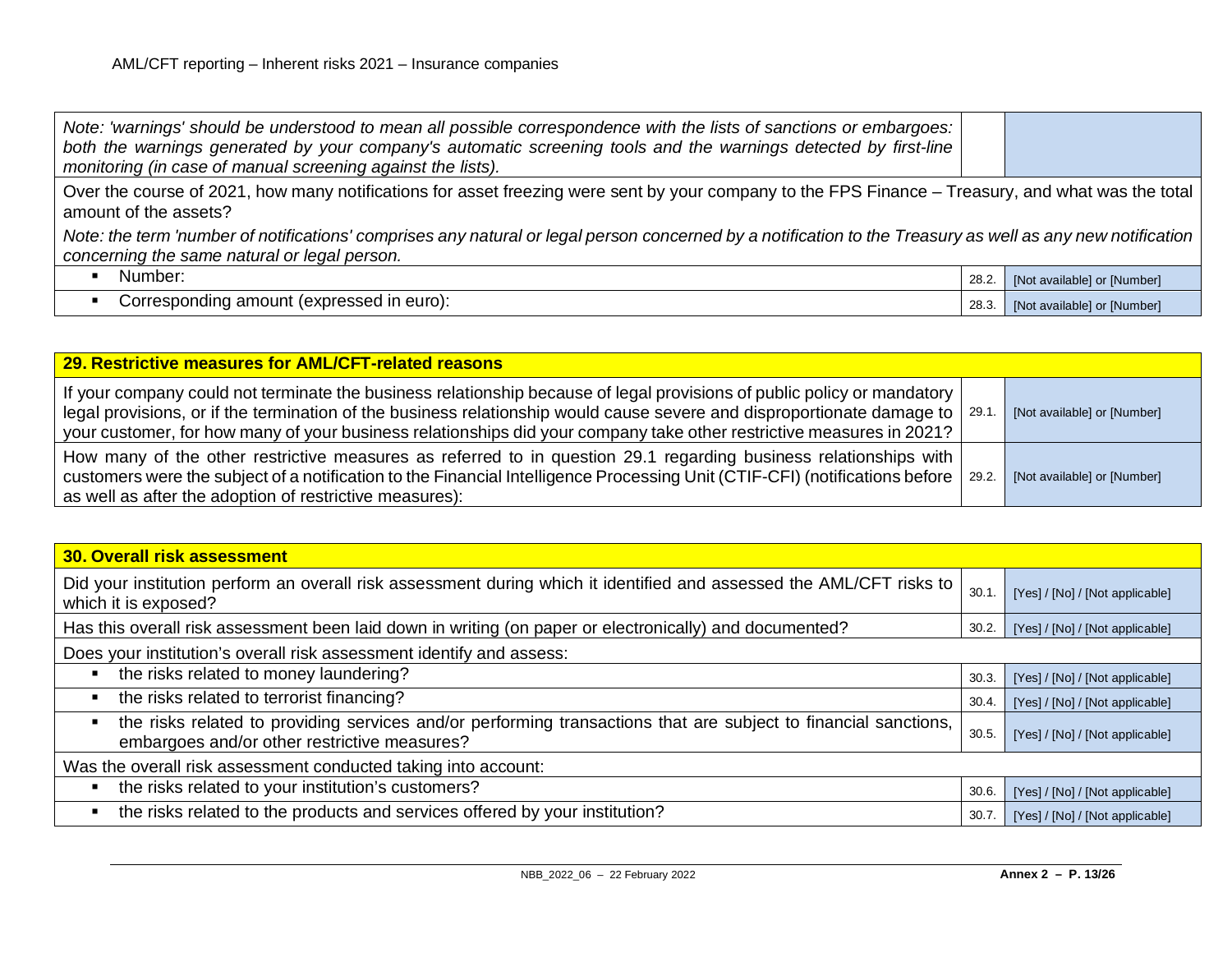| the risks related to specific countries or geographical areas?<br>$\blacksquare$                                                                                                                                                                                    | 30.8   | [Yes] / [No] / [Not applicable]                                                                                  |  |
|---------------------------------------------------------------------------------------------------------------------------------------------------------------------------------------------------------------------------------------------------------------------|--------|------------------------------------------------------------------------------------------------------------------|--|
| the risks related to the distribution channels used by your institution?<br>$\blacksquare$                                                                                                                                                                          | 30.9   | [Yes] / [No] / [Not applicable]                                                                                  |  |
| Was this overall risk assessment drawn up under the responsibility of the person responsible for AML/CFT in your<br>institution?                                                                                                                                    | 30.10. | [Yes] / [No] / [Not applicable]                                                                                  |  |
| Was this overall risk assessment approved by the senior management of your institution?                                                                                                                                                                             | 30.11  | [Yes] / [No] / [Not applicable]                                                                                  |  |
| When was the overall risk assessment of your institution last performed or updated?                                                                                                                                                                                 | 30.12. | - Less than 1 year ago<br>Between 1 and 2 years ago<br>More than 2 years ago<br>Never before<br>- Not applicable |  |
| Do your institution's internal procedures provide for a regular update of the overall risk assessment, or at least for a<br>periodic assessment verifying that its overall risk assessment is still complete and up to date?                                        | 30.13. | [Yes] / [No] / [Not applicable]                                                                                  |  |
| How often does your institution's overall risk assessment have to be redone, updated or assessed for completeness?                                                                                                                                                  | 30.14. | Twice a year<br>Once a year<br>Less than once a year<br>Not applicable                                           |  |
| Please indicate whether your institution's overall risk assessment also includes the following:                                                                                                                                                                     |        |                                                                                                                  |  |
| a description of the risk management measures taken by your institution to manage the risks identified?<br>٠                                                                                                                                                        | 30.15. | [Yes] / [No] / [Not applicable]                                                                                  |  |
| a description and assessment of the residual risk that your institution is prepared to accept?<br>$\blacksquare$                                                                                                                                                    | 30.16. | [Yes] / [No] / [Not applicable]                                                                                  |  |
| Does your institution have a written document (on paper or in electronic form) explicitly stating how the overall risk<br>assessment was taken into account for the elaboration of the concrete internal control measures and/or procedures of<br>your institution? | 30.17. | [Yes] / [No] / [Not applicable]                                                                                  |  |
| If your institution is a parent company of a group, or if it has one or more physical establishments (subsidiaries, branches or established agents) abroad,<br>does your institution's overall risk assessment pertain to:                                          |        |                                                                                                                  |  |
| Note: if your institution is not a parent company and/or does not have physical establishments abroad, your answer to these questions should be 'Not<br>applicable'.                                                                                                |        |                                                                                                                  |  |
| the risks related to the activities of the Belgian parent company?                                                                                                                                                                                                  | 30.18. | [Yes] / [No] / [Not applicable]                                                                                  |  |
| the risks related to the activities of the group in its entirety and of the physical establishments abroad?<br>$\blacksquare$                                                                                                                                       | 30.19. | [Yes] / [No] / [Not applicable]                                                                                  |  |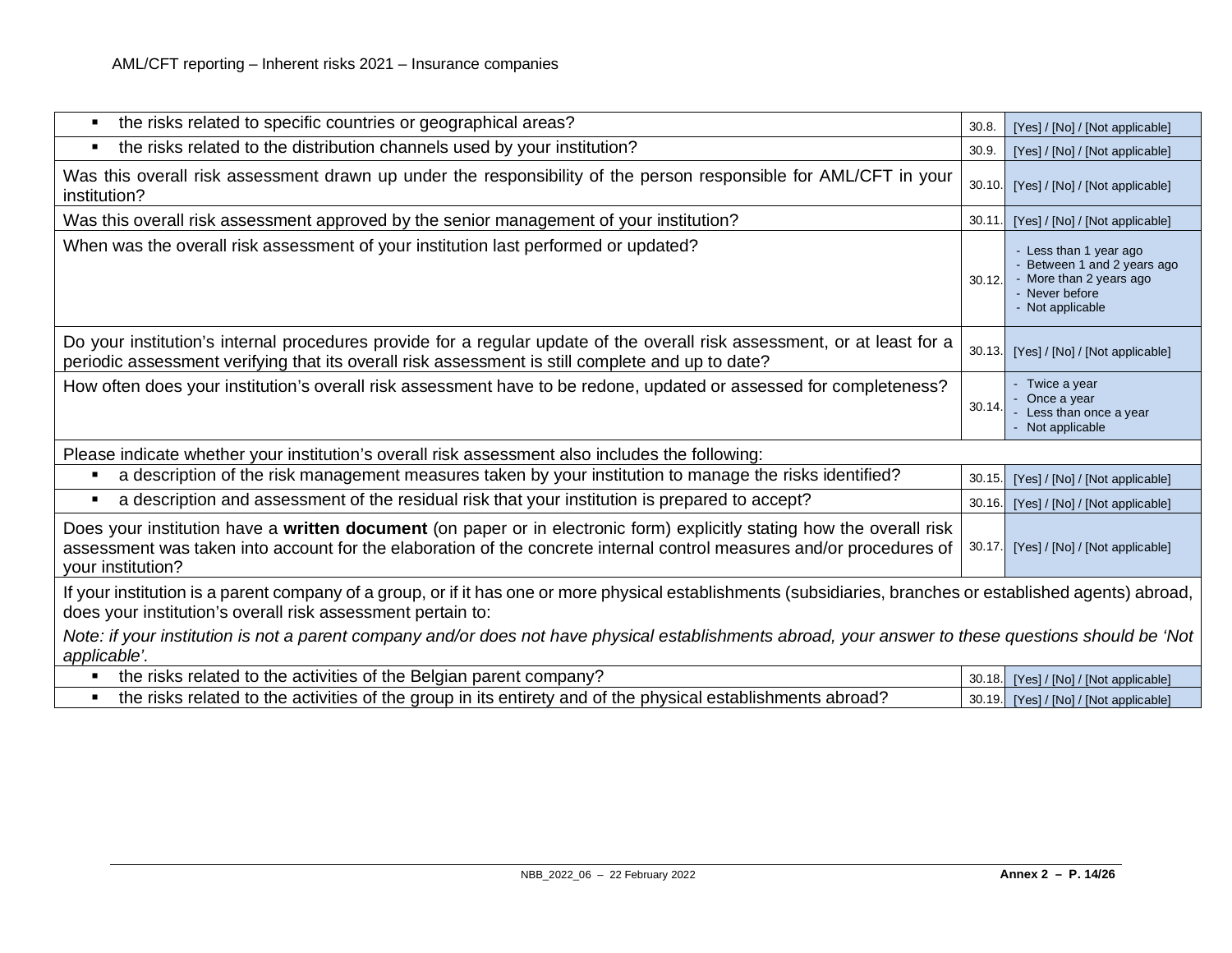| 31. Guidelines, internal control measures and internal procedures                                                                                         |        |                                 |
|-----------------------------------------------------------------------------------------------------------------------------------------------------------|--------|---------------------------------|
| Please indicate for each of the following subjects whether your institution has appropriate written guidelines, internal control measures and/or internal |        |                                 |
| procedures:                                                                                                                                               |        |                                 |
| the identification and verification of customers, their agents, their ultimate beneficial owners and the<br>beneficiaries of life insurance contracts:    | 31.1.  | [Yes] / [No] / [Not applicable] |
| the identification of the customer's characteristics:                                                                                                     | 31.2.  | [Yes] / [No] / [Not applicable] |
| customer acceptance policy:                                                                                                                               | 31.3.  | [Yes] / [No] / [Not applicable] |
| the periodic customer survey (verification and update of available information)/client review:                                                            | 31.4.  | [Yes] / [No] / [Not applicable] |
| due diligence with regard to customers and transactions:                                                                                                  | 31.5.  | [Yes] / [No] / [Not applicable] |
| the internal notification of atypical transactions to the person responsible for ML/FT:                                                                   | 31.6.  | [Yes] / [No] / [Not applicable] |
| the notification of transactions that are known or suspected to be related to AML/CFT to the Financial<br>Intelligence Processing Unit (CTIF-CFI):        | 31.7.  | [Yes] / [No] / [Not applicable] |
| compliance with the mandatory provisions on financial sanctions and embargoes and other restrictive<br>measures:                                          | 31.8.  | [Yes] / [No] / [Not applicable] |
| the recruitment or appointment of staff members or the designation of agents or distributors, and the monitoring<br>of their appropriate reliability:     | 31.9.  | [Yes] / [No] / [Not applicable] |
| the outsourcing of the functions, checks or other tasks that are relevant for proper compliance with the Belgian<br><b>AML/CFT regulations:</b>           | 31.10. | [Yes] / [No] / [Not applicable] |

## **32. Self- assessment**

*Please indicate for each of the following subjects:*

- *i. whether you believe that your institution's internal procedures are completely, mostly, partially or insufficiently in accordance with the relevant legal and regulatory requirements, and,*
- *ii. whether you believe that these procedures are effectively implemented in your institution in a completely, mostly, partially or insufficiently satisfactory manner.*

|                                                                                                                  |       | Compliance<br>with<br>procedures<br><b>AML/CFT</b><br>Belgian<br>regulations | of   ii. Effectiveness of the<br>the   implementation    |
|------------------------------------------------------------------------------------------------------------------|-------|------------------------------------------------------------------------------|----------------------------------------------------------|
| identification of customers, agents, ultimate beneficial owners and beneficiaries of life<br>insurance contracts | 32.1. | Completely<br><b>Mostly</b><br>Partially<br>Insufficient                     | Completely<br><b>Mostly</b><br>Partially<br>Insufficient |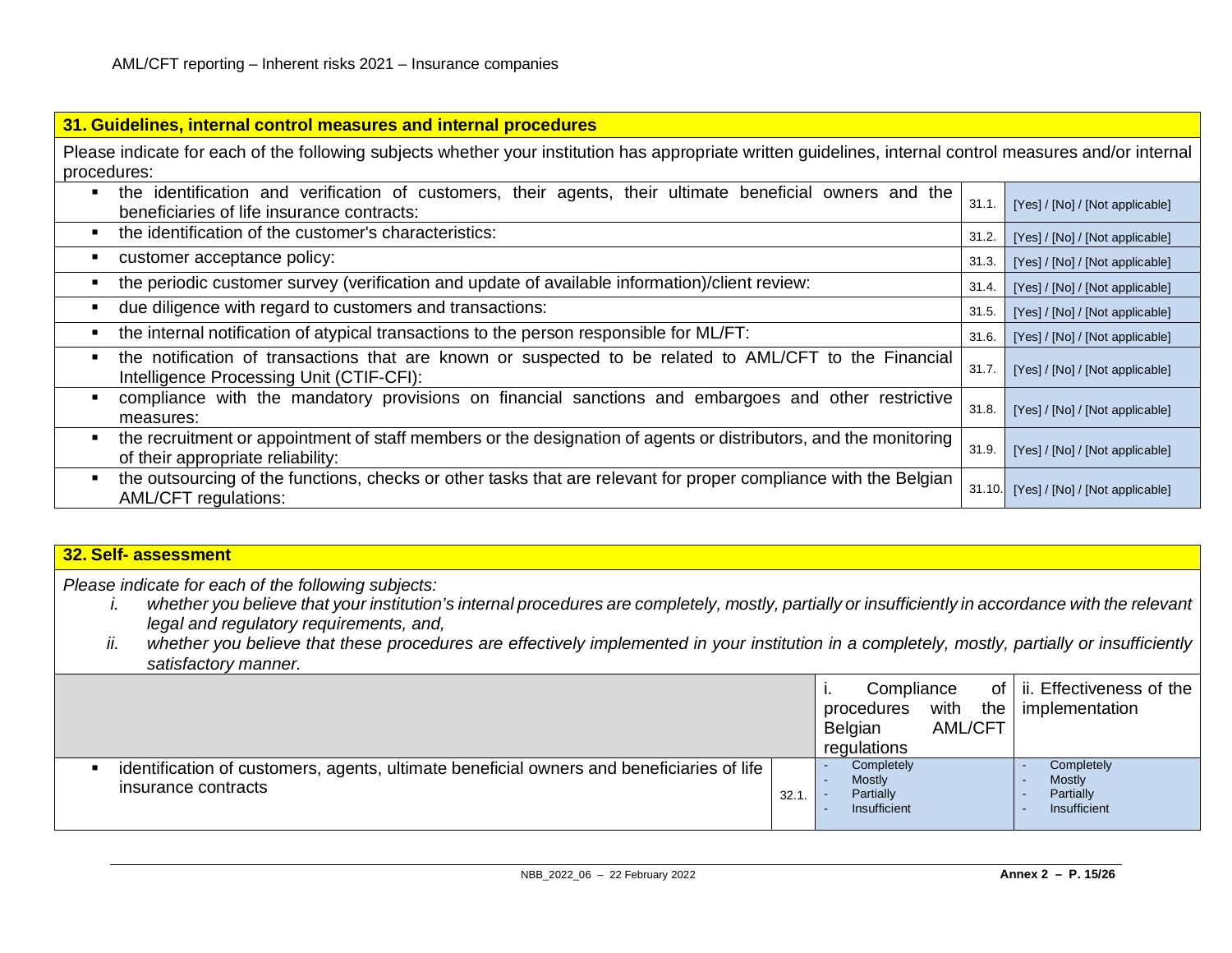| Identification of the customer's characteristics                                                                                                                       | 32.2. |                                                                     |                                                                            |
|------------------------------------------------------------------------------------------------------------------------------------------------------------------------|-------|---------------------------------------------------------------------|----------------------------------------------------------------------------|
| customer acceptance policy                                                                                                                                             | 32.3. |                                                                     |                                                                            |
| ongoing due diligence                                                                                                                                                  | 32.4. |                                                                     |                                                                            |
| compliance with mandatory provisions on financial sanctions and embargoes and<br>other restrictive measures                                                            | 32.5. |                                                                     |                                                                            |
| group policy (if your institution is not a parent company or does not have physical<br>establishments abroad, your answer to this question should be 'Not applicable') | 32.6. | Completely<br>Mostly<br>Partially<br>Insufficient<br>Not applicable | Completely<br><b>Mostly</b><br>Partially<br>Insufficient<br>Not applicable |

| 33. Internal audit                                                                                                                                                                                                                                                                                                                                                  |       |                                                                                                                |
|---------------------------------------------------------------------------------------------------------------------------------------------------------------------------------------------------------------------------------------------------------------------------------------------------------------------------------------------------------------------|-------|----------------------------------------------------------------------------------------------------------------|
| Does your institution have an independent internal audit function which tests your institution's organisation in terms of<br>AML/CFT (regardless of whether this function has been outsourced, and regardless of whether or not it is dependent<br>on the mother company abroad if your institution is a branch or operates in Belgium through established agents)? | 33.1  | [Yes] / [No] / [Not applicable]                                                                                |
| Please answer the following questions pertaining to the activities of your institution's internal audit function in terms of compliance with the <b>Belgian</b><br><b>AML/CFT regulations:</b>                                                                                                                                                                      |       |                                                                                                                |
| Is there a fixed schedule/cycle for performing audits with regard to proper compliance with the Belgian AML/CFT<br>regulations?                                                                                                                                                                                                                                     | 33.2. | [Yes] / [No] / [Not applicable]                                                                                |
| When was the last time your internal audit function carried out activities relating to proper compliance with the<br>$\blacksquare$<br>Belgian AML/CFT regulations?                                                                                                                                                                                                 | 33.3. | Less than 1 year ago<br>Between 1 and 2 years ago<br>More than 2 years ago<br>Never before<br>Not applicable   |
| What was the result of the audit referred to in the previous question?<br>п                                                                                                                                                                                                                                                                                         | 33.4. | Sufficient<br>Sufficient, with remarks<br>Insufficient<br>Not applicable                                       |
| Please answer the following questions pertaining to the activities of your institution's internal audit function in terms of compliance with the mandatory<br>provisions on financial sanctions and embargoes and other restrictive measures:                                                                                                                       |       |                                                                                                                |
| Is there a fixed schedule/cycle for performing audits with regard to proper compliance with the Belgian financial<br>٠<br>sanctions and embargo regime?                                                                                                                                                                                                             | 33.5. | [Yes] / [No] / [Not applicable]                                                                                |
| When was the last time your internal audit function carried out activities relating to proper compliance with the<br>п<br>Belgian financial sanctions and embargo regime?                                                                                                                                                                                           | 33.6. | Less than 1 year ago<br>Between 1 and 2 years ago<br>More than 2 years ago<br>- Never before<br>Not applicable |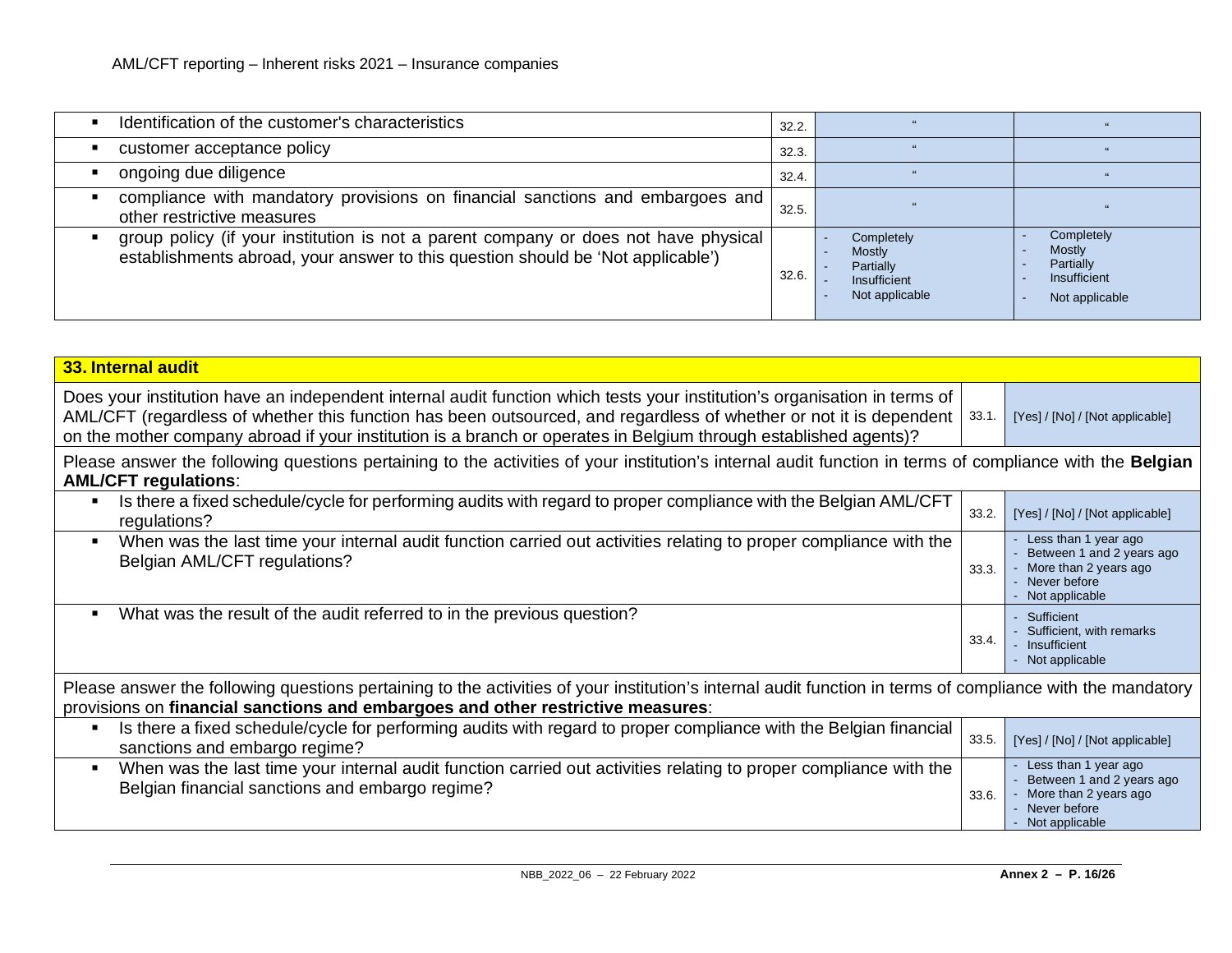| What was the result of the audit referred to in the previous question?<br>٠                                                                                                                                                                                            | 33.7.  | Sufficient<br>Sufficient, with remarks<br>- Insufficient<br>- Not applicable                                  |
|------------------------------------------------------------------------------------------------------------------------------------------------------------------------------------------------------------------------------------------------------------------------|--------|---------------------------------------------------------------------------------------------------------------|
| Please indicate for each of the subjects below whether your institution's internal audit function carried out audit activities in the past calendar year<br>relating to the proper implementation of the relevant Belgian legislation, and if so, the results thereof: |        |                                                                                                               |
| Identification and identity verification (customers, agents, ultimate beneficial owners, beneficiaries of life<br>$\blacksquare$<br>insurance contracts):                                                                                                              | 33.8.  | Sufficient<br>Sufficient, with remarks<br>Insufficient<br>No activities were carried<br>out<br>Not applicable |
| Identification of politically exposed persons:<br>п                                                                                                                                                                                                                    | 33.9.  |                                                                                                               |
| Identification of the customer's characteristics and of the purpose and nature of the business relationship or of<br>п<br>the occasional transaction:                                                                                                                  | 33.10. |                                                                                                               |
| Customer acceptance policy:<br>п                                                                                                                                                                                                                                       | 33.11. |                                                                                                               |
| Ongoing due diligence:<br>п                                                                                                                                                                                                                                            | 33.12. |                                                                                                               |
| Periodic reassessment of customer risk (client review):<br>$\blacksquare$                                                                                                                                                                                              | 33.13. |                                                                                                               |
| Compliance with the mandatory provisions on financial sanctions and embargoes and other restrictive<br>п<br>measures:                                                                                                                                                  | 33.14. |                                                                                                               |

## **34. Activities of the person responsible for AML/CFT**

Does the compliance function and/or the person responsible for AML/CFT in your institution annually draw up a written action plan for monitoring and testing the institution's proper compliance with its policy, internal procedures and guidelines:

| regarding compliance with the AML/CFT regulations?                                                                                                    | 34.1  | [Yes] / [No] / [Not applicable] |
|-------------------------------------------------------------------------------------------------------------------------------------------------------|-------|---------------------------------|
| regarding compliance with the provisions on financial sanctions and embargoes and other restrictive measures?                                         | 34.2. | [Yes] / [No] / [Not applicable] |
| Was the action plan drawn up for the calendar year 2021 fully implemented?                                                                            | 34.3. | [Yes] / [No] / [Not applicable] |
| Did the tests performed by the compliance officer and/or the person responsible for AML/CFT in 2021 reveal any major shortcomings and/or incidents:   |       |                                 |
| regarding compliance with the AML/CFT regulations?                                                                                                    | 34.4. | [Yes] / [No] / [Not applicable] |
| regarding compliance with the provisions on financial sanctions and embargoes and other restrictive measures?                                         | 34.5. | [Yes] / [No] / [Not applicable] |
| Are the results of the audit activities carried out by the person responsible for AML/CFT documented (audit trail) and/or  <br>summarised in reports? | 34.6. | [Yes] / [No] / [Not applicable] |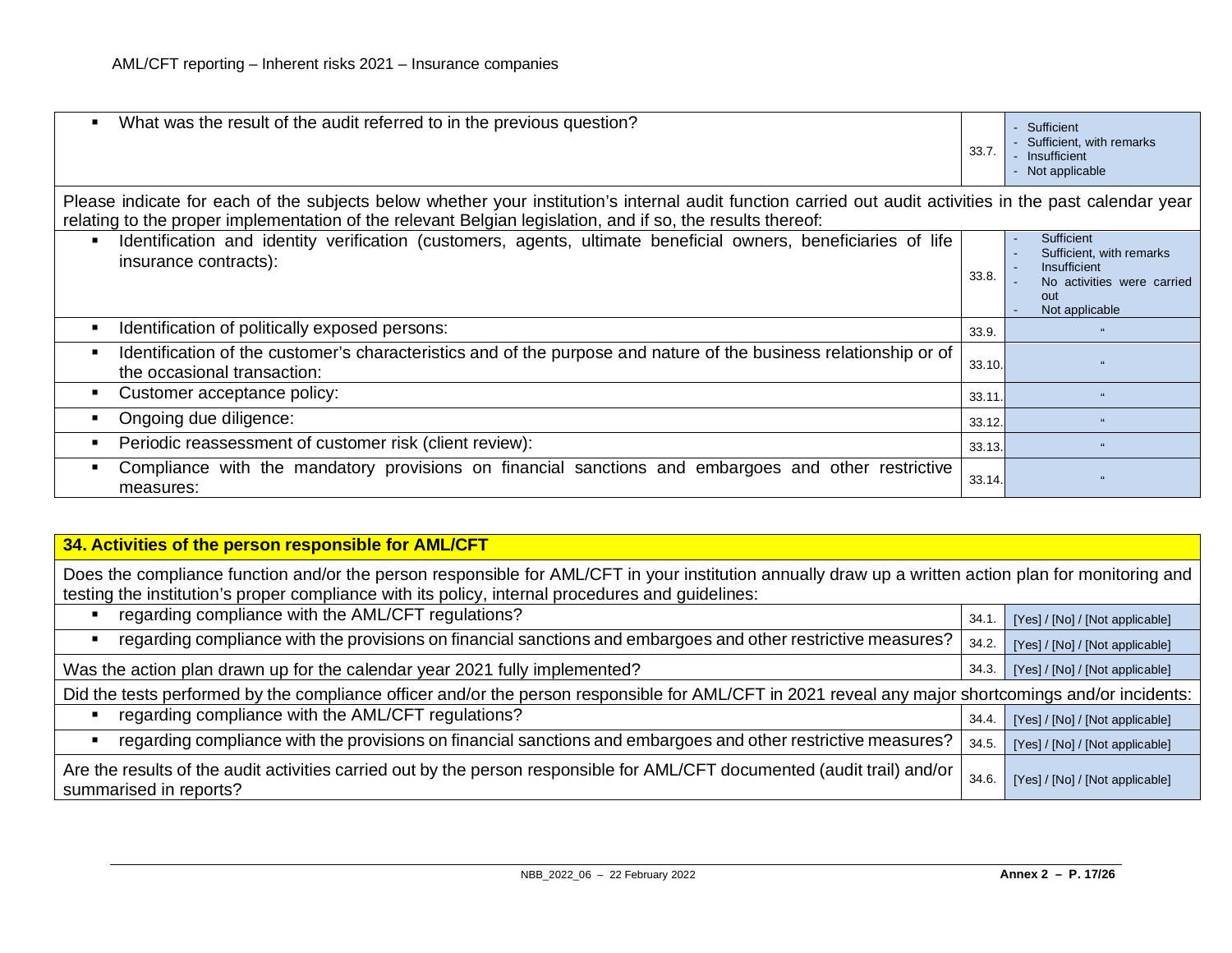| Please indicate which documented supervisory and audit actions are applied by the compliance function and/or person responsible for AML/CFT in<br>your institution when testing your institution's compliance with its policy, internal procedures and guidelines regarding the above matters:                                                                                                                                  |       |                                        |
|---------------------------------------------------------------------------------------------------------------------------------------------------------------------------------------------------------------------------------------------------------------------------------------------------------------------------------------------------------------------------------------------------------------------------------|-------|----------------------------------------|
| Supervision and audit using the audit results of your institution's operational services:                                                                                                                                                                                                                                                                                                                                       | 34.7  | [Yes] / [No] / [Not applicable]        |
| Conducting and assessing random checks in-house (e.g. monitoring (i) the correct identification and verification<br>п<br>of customers, agents, UBOs, (ii) the storing of identification documents, (iii) the collection of information on the<br>nature and business profile of the customers, (iv) the performance of screenings related to the proper<br>implementation of the financial sanctions and embargo regime, etc.): | 34.8. | [Yes] / [No] / [Not applicable]        |
| Tracking and monitoring risk indicators such as the number of complaints and violations:                                                                                                                                                                                                                                                                                                                                        | 34.9. | [Yes] / [No] / [Not applicable]        |
| Observing the performance of transactions with and on behalf of customers:                                                                                                                                                                                                                                                                                                                                                      |       | 34.10. [Yes] / [No] / [Not applicable] |
| Having conversations with employees:                                                                                                                                                                                                                                                                                                                                                                                            |       | 34.11. [Yes] / [No] / [Not applicable] |
| Other:                                                                                                                                                                                                                                                                                                                                                                                                                          |       | 34.12. [Yes] / [No] / [Not applicable] |

| 35. Employees, officers and agents + training                                                                                                                                                                                                                                                                          |       |                                                                 |
|------------------------------------------------------------------------------------------------------------------------------------------------------------------------------------------------------------------------------------------------------------------------------------------------------------------------|-------|-----------------------------------------------------------------|
| Has your institution established a procedure which stipulates how staff members, agents or distributors can notify<br>shortcomings in fulfilling AML/CFT obligations or other AML/CFT-related incidents to the person responsible for<br>AML/CFT anonymously and through a specific and independent channel?           | 35.1. | [Yes] / [No] / [Not applicable]                                 |
| Did your institution in 2021 face severe integrity incidents involving employees (staff members, officers, agents, etc.)<br>of your institution (fraud, deliberate involvement in money laundering or terrorist financing, severe violations of your<br>institution's internal AML/CFT procedures, etc.)?              | 35.2. | [Yes] / [No] / [Not applicable]                                 |
| Does your institution have a training programme with regard to the Belgian AML/CFT regulations?                                                                                                                                                                                                                        | 35.3. | [Yes] / [No] / [Not applicable]                                 |
| Does your institution have a training programme with regard to compliance with the provisions on financial sanctions<br>and embargoes and other restrictive measures?                                                                                                                                                  | 35.4. | [Yes] / [No] / [Not applicable]                                 |
| With regard to the above matters, is your institution's training programme imposed on everyone in the institution equally,<br>or is it differentiated according to the specific tasks of the staff and to the relevance of their tasks for the correct<br>implementation of the above regulations by your institution? | 35.5. | Equally for everyone<br><b>Differentiated</b><br>Not applicable |
| Does your institution's training programme allow employees, officers and/or agents to regularly refresh and/or update<br>their knowledge of AML/CFT whenever needed (e.g. in case of new regulations, new products or activities, new<br>procedures, regular (periodic) refreshing, etc.)?                             | 35.6. | [Yes] / [No] / [Not applicable]                                 |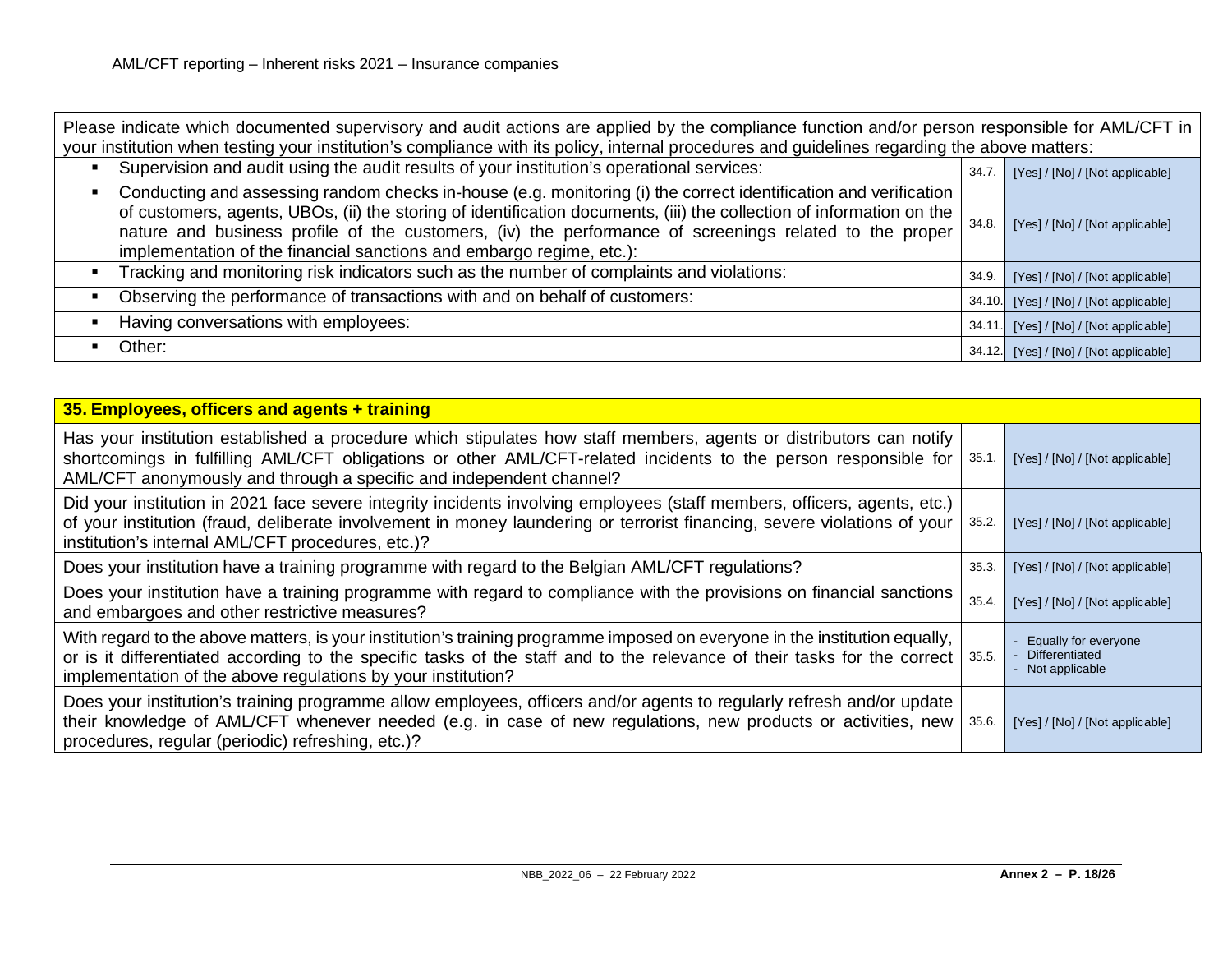<span id="page-18-0"></span>

| 36. Identification and identity verification of customers, agents, ultimate beneficial owners and beneficiaries of life insurance contracts                                                                                                                                       |       |                                 |  |  |
|-----------------------------------------------------------------------------------------------------------------------------------------------------------------------------------------------------------------------------------------------------------------------------------|-------|---------------------------------|--|--|
| Does your institution, before providing services, identify and verify the identity of the customers with whom a business<br>relationship is initiated or for whom occasional transactions are performed for which identification is required by law? <sup>3</sup>                 | 36.1. | [Yes] / [No] / [Not applicable] |  |  |
| Does your institution identify and verify the identity of any agents of customers as referred to in the previous questions<br>before they use their powers of representation? <sup>3</sup>                                                                                        | 36.2. | [Yes] / [No] / [Not applicable] |  |  |
| Does your institution identify the ultimate beneficial owners of its customers before providing services to the latter?3                                                                                                                                                          | 36.3. | [Yes] / [No] / [Not applicable] |  |  |
| Do your institution's internal procedures stipulate the appropriate and risk-adapted measures to be taken to verify the<br>identity of these ultimate beneficial owners (insight into the customer's ownership and control structure)?                                            | 36.4. | [Yes] / [No] / [Not applicable] |  |  |
| If the identity of the ultimate beneficial owners of your institution's customers could not be verified, do the customer files<br>provide a justification in writing for the investigative measures implemented in the matter?                                                    | 36.5. | [Yes] / [No] / [Not applicable] |  |  |
| Do your institution's procedures provide for the mandatory identification of the beneficiaries of life insurance contracts<br>as soon as they have been designated or are identifiable, and for the verification of their identity at the time of payment<br>at the latest?       | 36.6. | [Yes] / [No] / [Not applicable] |  |  |
| Do your institution's internal procedures specify the documents to be submitted by the customer or the other evidence<br>to be collected by your institution that are necessary for verifying the customer's identity, taking into account the<br>customer's risk classification? | 36.7. | [Yes] / [No] / [Not applicable] |  |  |
| Does your institution make use of new or innovative technology in order to identify or verify the identity of its customers,<br>their agents and/or their ultimate beneficial owners?                                                                                             | 36.8. | [Yes] / [No] / [Not applicable] |  |  |

| 37. Identification of the customer's characteristics                                                                                                                                                                         |       |                                                                                         |
|------------------------------------------------------------------------------------------------------------------------------------------------------------------------------------------------------------------------------|-------|-----------------------------------------------------------------------------------------|
| Do your institution's procedures provide that your institution, before the commencement of the service, gains insight  <br>into and collects information on the customer's characteristics?                                  | 37.1  | [Yes] / [No] / [Not applicable]                                                         |
| Are the insights gained and the information obtained, as referred to in the previous question, registered in writing (on<br>paper or electronically) in the customer files?                                                  | 37.2. | [Yes] / [No] / [Not applicable]                                                         |
| Are the insights gained and the information obtained, as referred to in the question above, used specifically by your<br>institution for the implementation of its customer acceptance policy and its due diligence policy?  | 37.3. | [Yes] / [No] / [Not applicable]                                                         |
| In what manner does your institution, before the commencement of the service, collect information on the customer's<br>characteristics and on the purpose and nature of the business relationship or occasional transaction? | 37.4. | - Interview<br>- Questionnaire<br>- Combination of both<br>- Others<br>- Not applicable |

<sup>3</sup> If your institution makes use of the possibility provided for by law to delay customer identification temporarily, you may answer this question affirmatively if your institution performs the identification systematically and without exception before providing services in all other cases.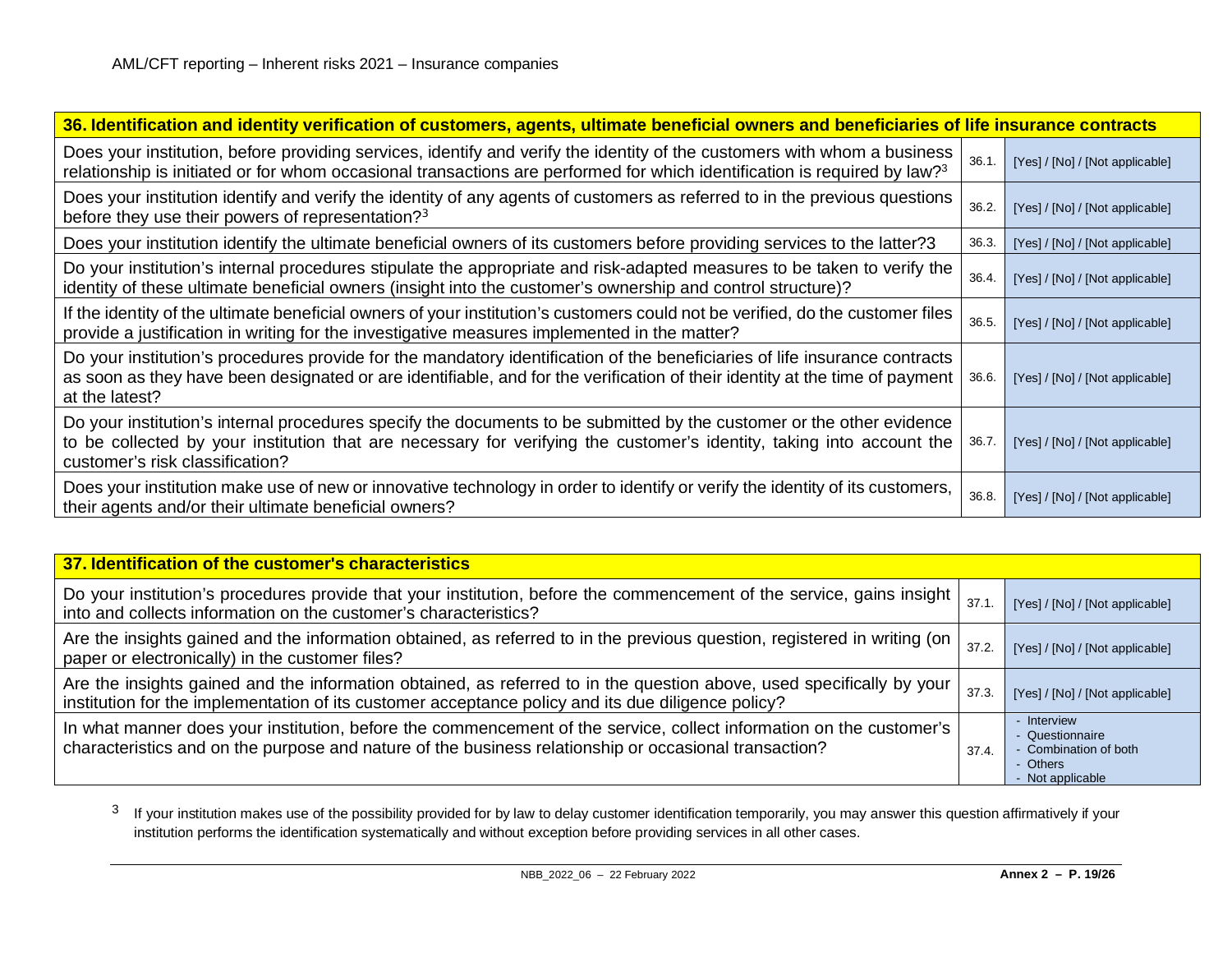Please indicate, for all your customers or, depending on the risk, only for a specific part of your customers, whether your institution collects the following information on customers' characteristics or on the purpose and nature of the business relationship initiated with them or the occasional transaction performed for them :

| Information on the professional activities and on the level of professional income or turnover:                               | 37.5   | [Yes] / [No] / [Not applicable] |
|-------------------------------------------------------------------------------------------------------------------------------|--------|---------------------------------|
| Information on any sources of income aside from the professional income:                                                      | 37.6.  | [Yes] / [No] / [Not applicable] |
| Information on the origin of the funds held by your institution on behalf of the customer:                                    | 37.7   | [Yes] / [No] / [Not applicable] |
| Information on the overall size of the customer's funds (including the funds not held by your institution):                   | 37.8   | [Yes] / [No] / [Not applicable] |
| Information on the expected frequency, the geographical distribution and/or the size of the transactions and  <br>cash flows: | 37.9   | [Yes] / [No] / [Not applicable] |
| Other:                                                                                                                        | 37.10. | [Yes] / [No] / [Not applicable] |
| Are the risk profiles of your customers, including those with a low risk profile, regularly updated or possibly reassessed?   | 37.11  | [Yes] / [No] / [Not applicable] |

| <b>38. Politically exposed persons (PEPs)</b>                                                                                                                                      |        |                                 |
|------------------------------------------------------------------------------------------------------------------------------------------------------------------------------------|--------|---------------------------------|
| Do your institution's procedures require it to determine, before the commencement of the service, whether or not one of the following persons is a PEP:                            |        |                                 |
| the customer:<br>п                                                                                                                                                                 | 38.1.  | [Yes] / [No] / [Not applicable] |
| the customer's family members:<br>$\blacksquare$                                                                                                                                   | 38.2.  | [Yes] / [No] / [Not applicable] |
| the customer's close associates:<br>$\blacksquare$                                                                                                                                 | 38.3.  | [Yes] / [No] / [Not applicable] |
| the customer's agents:<br>$\blacksquare$                                                                                                                                           | 38.4.  | [Yes] / [No] / [Not applicable] |
| the customer's ultimate beneficial owners:<br>$\blacksquare$                                                                                                                       | 38.5.  | [Yes] / [No] / [Not applicable] |
| the ultimate beneficial owners of the customer's agents:<br>$\blacksquare$                                                                                                         | 38.6.  | [Yes] / [No] / [Not applicable] |
| the beneficiary of the life insurance contract concluded by the customer and, where appropriate, the ultimate<br>$\blacksquare$<br>beneficial owner of this beneficiary:           | 38.7.  | [Yes] / [No] / [Not applicable] |
| Do your institution's procedures specify the measures to be taken in order to verify whether or not one of the persons<br>referred to in questions 38.1 to 38.7 is a PEP?          | 38.8.  | [Yes] / [No] / [Not applicable] |
| Please indicate for each of the following sources of information whether they are used by your institution to verify whether or not its customers should<br>be designated as PEPs: |        |                                 |
| information collected from the customer (e.g. a simple statement from the customer):<br>п                                                                                          | 38.9.  | [Yes] / [No] / [Not applicable] |
| internal lists:<br>п                                                                                                                                                               | 38.10. | [Yes] / [No] / [Not applicable] |
| external lists or databases:<br>$\blacksquare$                                                                                                                                     | 38.11. | [Yes] / [No] / [Not applicable] |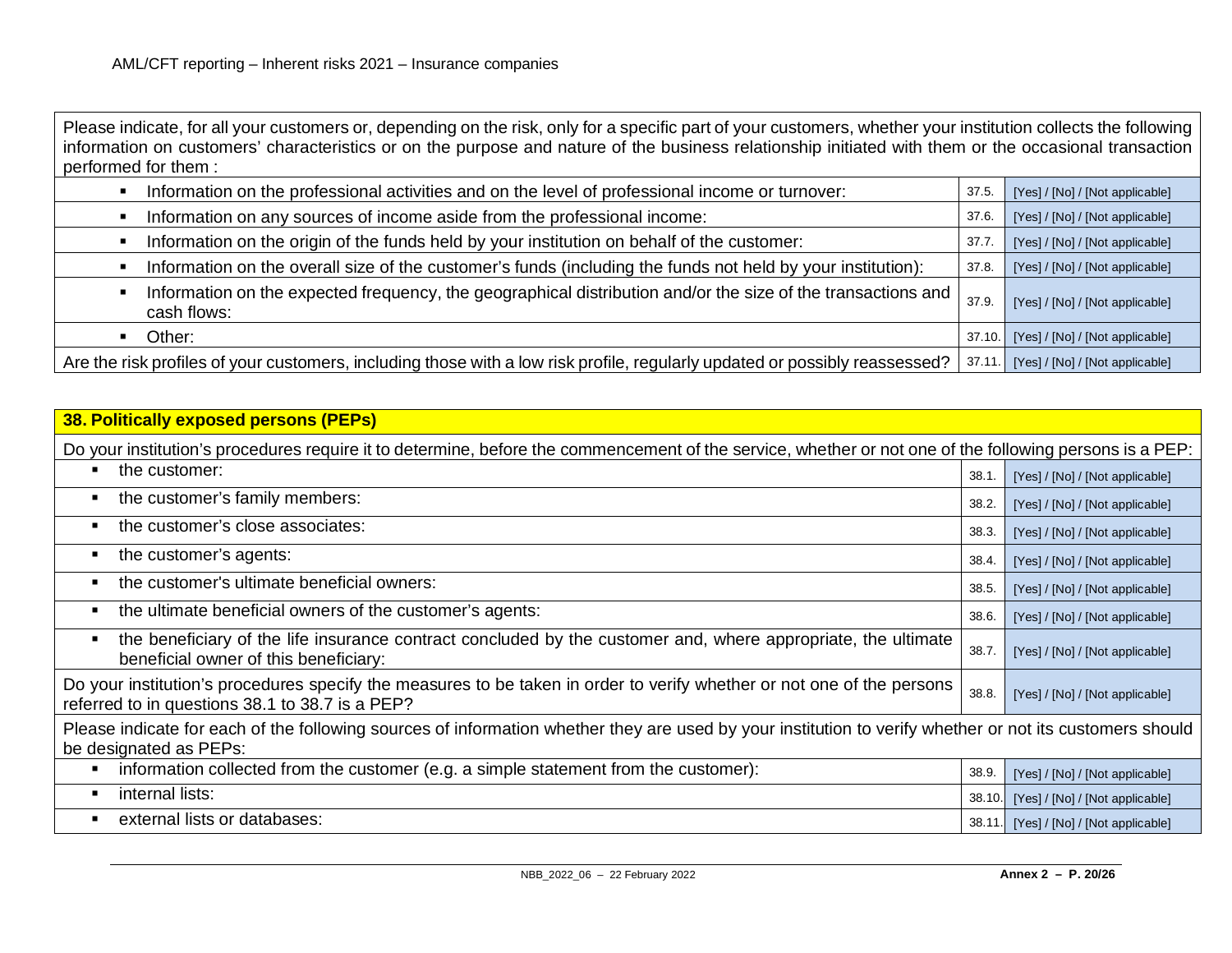| other sources of information:<br>$\blacksquare$                                                                                                                                                                             | 38.12. | [Yes] / [No] / [Not applicable]                                                                                           |
|-----------------------------------------------------------------------------------------------------------------------------------------------------------------------------------------------------------------------------|--------|---------------------------------------------------------------------------------------------------------------------------|
| Are the methods referred to in question 38.8 for verifying whether or not a customer should be designated as a PEP<br>applied to your institution's customers equally, or in a differentiated manner according to the risk? | 38.13. | - Equally<br>- In a differentiated manner<br>- Not applicable                                                             |
| Does your institution systematically and without exception maintain an audit trail of the actions taken by your institution<br>to determine whether or not your customers (or one of their relations) are PEPs?             | 38.14. | [Yes] / [No] / [Not applicable]                                                                                           |
| Do your institution's procedures provide that the checks referred to in questions 38.1 to 38.7 should be repeated<br>periodically for customers with whom your institution has initiated a business relationship?           | 38.15. | [Yes] / [No] / [Not applicable]                                                                                           |
| How often are the periodic checks referred to in the previous question performed?                                                                                                                                           | 38.16. | - At least once every month<br>- At least quarterly<br>- At least annually<br>- Less than once a year<br>- Not applicable |

| 39. Customer acceptance policy                                                                                                                                                                                                                                                                                                                                                                                                                                                                      |       |                                                                                                              |
|-----------------------------------------------------------------------------------------------------------------------------------------------------------------------------------------------------------------------------------------------------------------------------------------------------------------------------------------------------------------------------------------------------------------------------------------------------------------------------------------------------|-------|--------------------------------------------------------------------------------------------------------------|
| Does your institution, before the commencement of the service, assess the reputational risks associated with the profile<br>and the nature of the business relationship or the intended transaction, taking into account the information collected on<br>the customer and his relations (identification and identity verification, sanctions lists check, information on legal status<br>of or ties with politically exposed persons, distribution channel used, nature of the product or service)? | 39.1. | [Yes] / [No] / [Not applicable]                                                                              |
| Does your institution's customer acceptance policy apply to all customers in a differentiated manner, depending on<br>whether customers wish to initiate a business relationship or perform an occasional transaction?                                                                                                                                                                                                                                                                              | 39.2. | [Yes] / [No] / [Not applicable]                                                                              |
| Are the customers with whom your institution has initiated a business relationship classified in a risk category defined<br>by your institution based on the assessment referred to in question 39.1?                                                                                                                                                                                                                                                                                               | 39.3. | [Yes] / [No] / [Not applicable]                                                                              |
| How many different risk categories did your institution define for the classification of customers?                                                                                                                                                                                                                                                                                                                                                                                                 | 39.4. | - 1 category<br>- 2 or 3 categories<br>- 4 to 10 categories<br>- More than 10 categories<br>- Not applicable |
| Do your institution's procedures specify the hierarchical level responsible for deciding on whether or not to accept a<br>customer or perform a transaction, depending on and taking into account the risk assessment referred to in question<br>39.1?                                                                                                                                                                                                                                              | 39.5. | [Yes] / [No] / [Not applicable]                                                                              |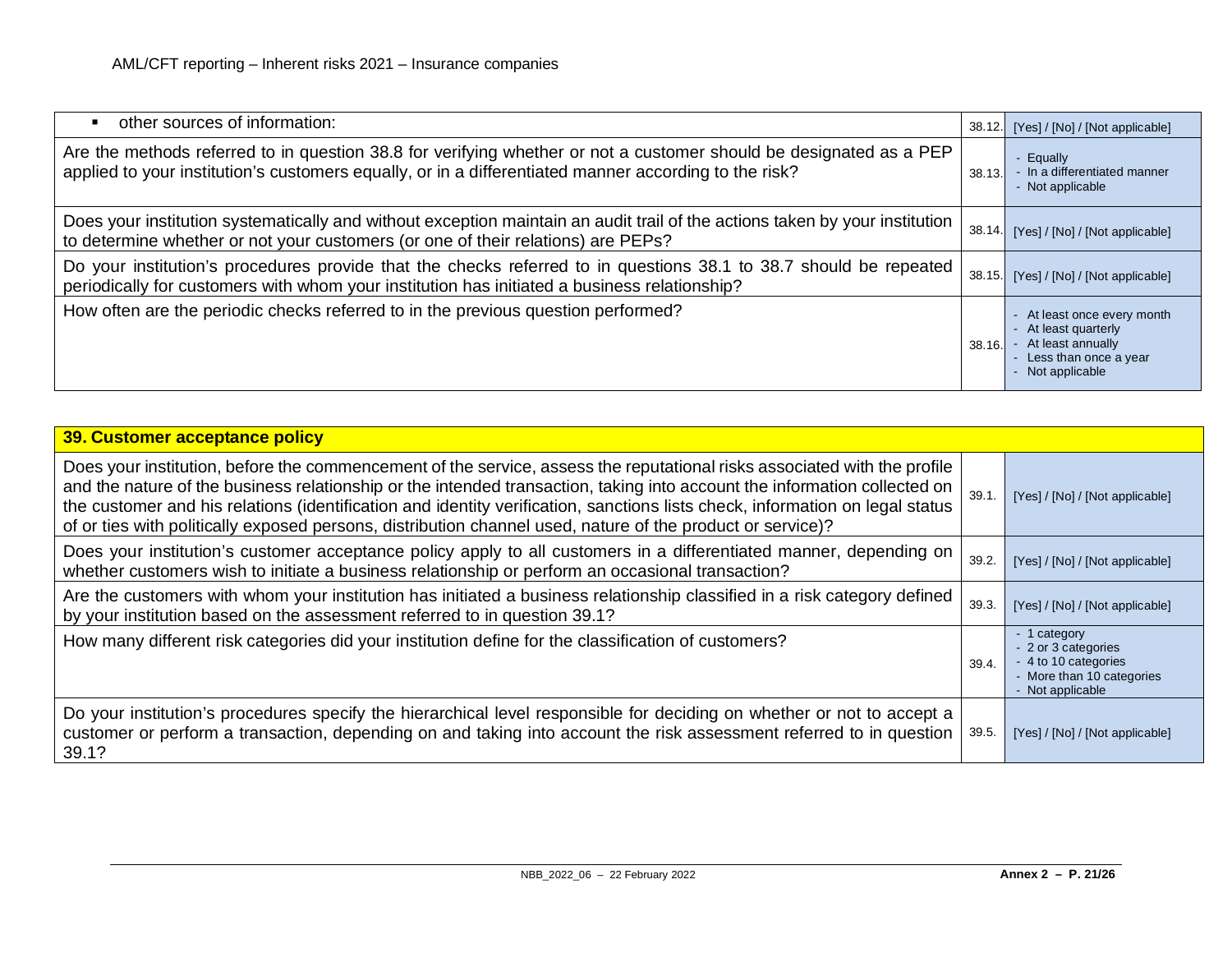## **40. Due diligence – instructions for staff** Does your institution have written procedures and/or instructions for staff members who are in direct contact with customers or who are involved in performing or processing their transactions, and which should enable them to detect atypical transactions that they should pay special attention to? 40.1. [Yes]/[No]/[Not applicable] contain the procedure for drawing up and submitting written reports on atypical transactions to the person responsible for AML/CFT, including the time limits within which these reports should be submitted?  $40.2$  [Yes]/[No]/[Not applicable]

| 41. Due diligence regarding transactions                                                                                                                                                                                                                                                                                                                                                                                                                       |       |                                                                  |
|----------------------------------------------------------------------------------------------------------------------------------------------------------------------------------------------------------------------------------------------------------------------------------------------------------------------------------------------------------------------------------------------------------------------------------------------------------------|-------|------------------------------------------------------------------|
| Does your institution draw up an expected transaction profile for every customer at the commencement of the service?                                                                                                                                                                                                                                                                                                                                           | 41.1. | [Yes] / [No] / [Not applicable]                                  |
| In the context of transaction monitoring, does your institution verify whether a customer's transaction pattern aligns with<br>the transaction profile drawn up for this customer?                                                                                                                                                                                                                                                                             | 41.2. | [Yes] / [No] / [Not applicable]                                  |
| Are customers' transactions monitored in real-time, post-event or a combination of both?                                                                                                                                                                                                                                                                                                                                                                       | 41.3. | Real-time<br>Post-event<br>Combination of both<br>Not applicable |
| Please indicate whether your institution's monitoring system meets the following conditions:                                                                                                                                                                                                                                                                                                                                                                   |       |                                                                  |
| is the system based on accurate and relevant criteria (scenarios) defined by your institution which primarily take<br>into account the characteristics of the products and services offered, the characteristics of the customers, the<br>characteristics of the relevant countries and geographical areas and the characteristics of the distribution<br>channels used, and which are sufficiently sophisticated to effectively detect atypical transactions? | 41.4. | [Yes] / [No] / [Not applicable]                                  |
| are the criteria or scenarios referred to in the previous question regularly updated or assessed for efficiency?                                                                                                                                                                                                                                                                                                                                               | 41.5. | [Yes] / [No] / [Not applicable]                                  |
| does the system apply to all accounts and to all transactions of regular and occasional customers?                                                                                                                                                                                                                                                                                                                                                             | 41.6. | [Yes] / [No] / [Not applicable]                                  |
| does it allow for a fast detection of atypical transactions?                                                                                                                                                                                                                                                                                                                                                                                                   | 41.7. | [Yes] / [No] / [Not applicable]                                  |
| does it generate written reports (on paper or in electronic form) that are delivered to the person responsible for<br>AML/CFT, describing the atypical transactions that have been detected and indicating the criteria on the basis<br>of which these transactions were designated as atypical?                                                                                                                                                               | 41.8. | [Yes] / [No] / [Not applicable]                                  |
| is it able to detect transactions linked to high-risk countries (FATF, EU sanctions countries, etc.)?                                                                                                                                                                                                                                                                                                                                                          | 41.9. | [Yes] / [No] / [Not applicable]                                  |
| Is your institution's due diligence system for monitoring transactions (mostly) automated?                                                                                                                                                                                                                                                                                                                                                                     |       | 41.10. [Yes] / [No] / [Not applicable]                           |

| 42. Outsourcing                                                                                                                                                                                             |      |                                 |
|-------------------------------------------------------------------------------------------------------------------------------------------------------------------------------------------------------------|------|---------------------------------|
| Has your institution outsourced tasks (within or outside the group) regarding compliance with the AML/CFT regulations  <br>or with the provisions pertaining to the financial sanctions and embargo regime? | 42.1 | [Yes] / [No] / [Not applicable] |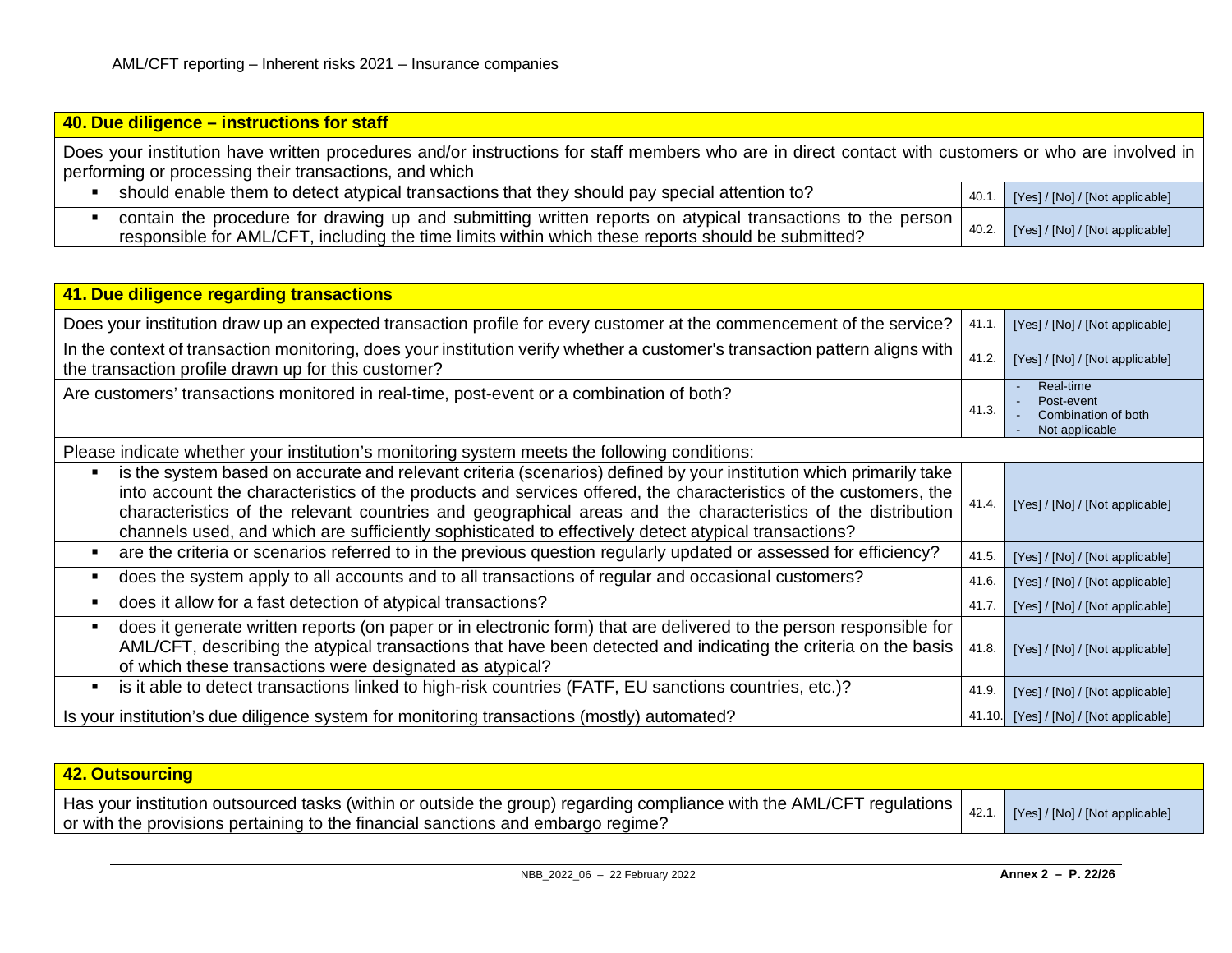| Did your institution and the party to which these tasks are outsourced (within or outside the group) conclude a written<br>agreement stipulating mutual commitments, responsibilities and obligations? | 42.2. | [Yes] / [No] / [Not applicable]                                                                                        |
|--------------------------------------------------------------------------------------------------------------------------------------------------------------------------------------------------------|-------|------------------------------------------------------------------------------------------------------------------------|
| Has your institution defined a policy (process/cycle) for checking the quality of the outsourced tasks (within or outside  <br>the group)?                                                             | 42.3. | [Yes] / [No] / [Not applicable]                                                                                        |
| When did your institution last perform a quality check of the tasks outsourced (within or outside the group)?                                                                                          | 42.4. | - Less than 1 year ago<br>- Between 1 and 2 years ago<br>- More than 2 years ago<br>- Never as yet<br>- Not applicable |
| Did the quality check referred to in the previous question reveal any severe shortcomings?                                                                                                             | 42.5  | [Yes] / [No] / [Not applicable]                                                                                        |
| If you answered 'yes' to the previous question, did your institution take the measures necessary to remedy the<br>shortcomings found?                                                                  | 42.6. | [Yes] / [No] / [Not applicable]                                                                                        |

| 43. Implementation of financial sanctions and embargoes                                                                                                                                                                                                                                                                                                                                                     |       |                                 |
|-------------------------------------------------------------------------------------------------------------------------------------------------------------------------------------------------------------------------------------------------------------------------------------------------------------------------------------------------------------------------------------------------------------|-------|---------------------------------|
| Does your institution, before the commencement of the service, systematically and without exception verify whether the following persons appear on<br>the Belgian, European , or United Nations Security Council sanctions lists (hereafter: the sanctions lists"):                                                                                                                                         |       |                                 |
| new customers of your institution:                                                                                                                                                                                                                                                                                                                                                                          | 43.1  | [Yes] / [No] / [Not applicable] |
| their agents:                                                                                                                                                                                                                                                                                                                                                                                               | 43.2. | [Yes] / [No] / [Not applicable] |
| the ultimate beneficial owners associated with customer relations (UBOs of customers, customers' agents, etc.):                                                                                                                                                                                                                                                                                             | 43.3. | [Yes] / [No] / [Not applicable] |
| Does your institution verify periodically, i.e. within a reasonable period after each update of the existing sanctions lists or after the publication of new<br>sanctions lists, whether the following persons appear on the updated or new sanctions lists:                                                                                                                                                |       |                                 |
| the customers of your institution:                                                                                                                                                                                                                                                                                                                                                                          | 43.4. | [Yes] / [No] / [Not applicable] |
| their agents:                                                                                                                                                                                                                                                                                                                                                                                               | 43.5. | [Yes] / [No] / [Not applicable] |
| the ultimate beneficial owners associated with customer relations (UBOs of customers, customers' agents, etc.):                                                                                                                                                                                                                                                                                             | 43.6. | [Yes] / [No] / [Not applicable] |
| When performing or receiving international transfers of funds (payments from or to persons or entities outside Belgium)<br>on behalf of your customers, does your institution verify whether the counterparties of these customers appear on the<br>sanctions lists, or whether the other information accompanying the transfer of funds (such as a payment reference)<br>generates a match on these lists? | 43.7. | [Yes] / [No] / [Not applicable] |
| When performing or receiving national transfers of funds (payments within Belgium) on behalf of your customers, does<br>your institution verify whether the counterparties of these customers appear on the sanctions lists, or whether the other<br>information accompanying the transfer of funds (such as a payment reference) generates a match on these lists?                                         | 43.8. | [Yes] / [No] / [Not applicable] |
| When providing resources (e.g. in the context of payments, repayments, credit, etc.), does your institution verify whether<br>a sanctioned party is potentially involved?                                                                                                                                                                                                                                   | 43.9  | [Yes] / [No] / [Not applicable] |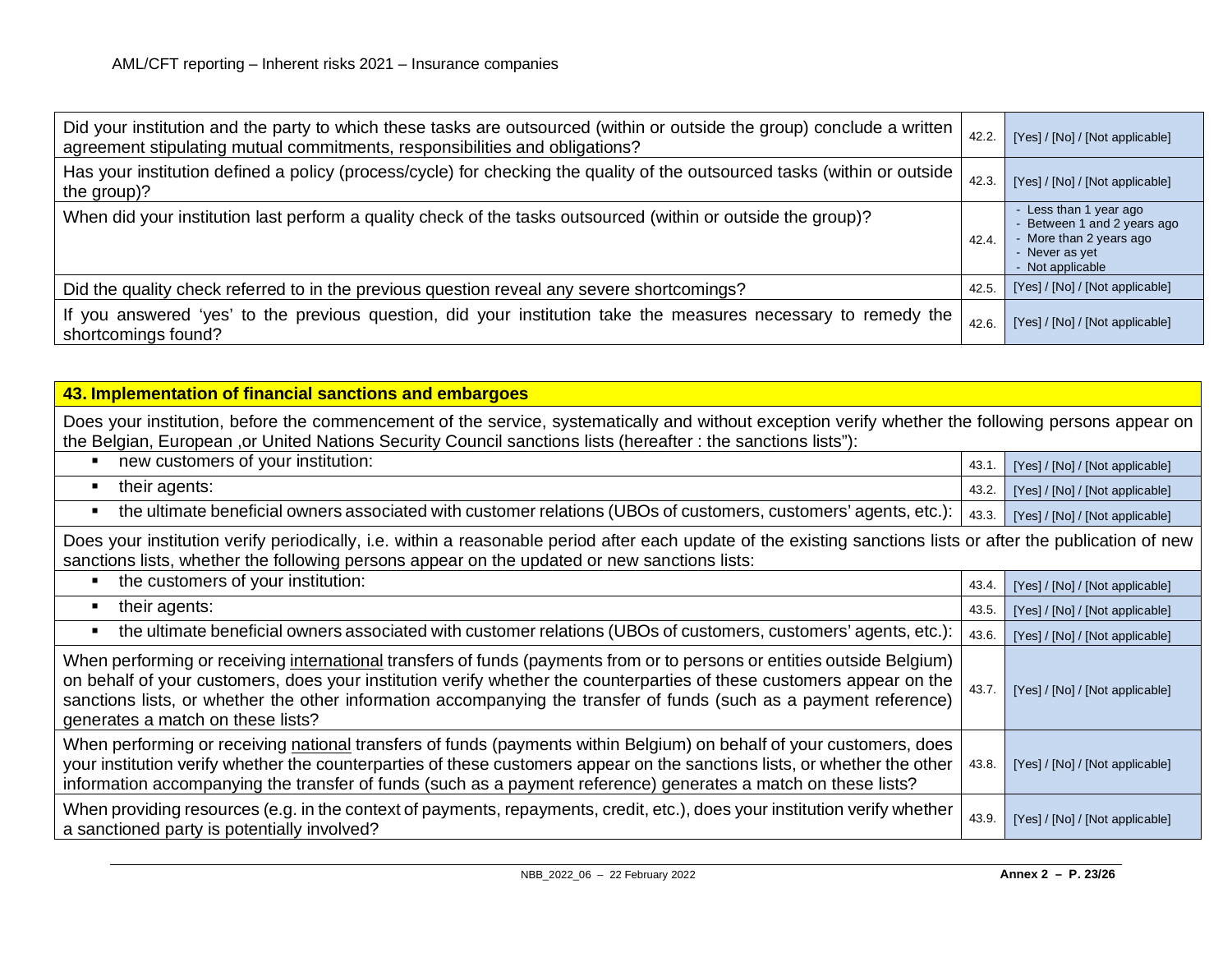| Please indicate whether your institution performs the screenings as referred to in the questions above (43.1 to 43.9) based on the following lists:                                                                                                                                                                                                                                                      |        |                                                                          |
|----------------------------------------------------------------------------------------------------------------------------------------------------------------------------------------------------------------------------------------------------------------------------------------------------------------------------------------------------------------------------------------------------------|--------|--------------------------------------------------------------------------|
| The European sanctions lists:                                                                                                                                                                                                                                                                                                                                                                            | 43.10. | [Yes] / [No] / [Not applicable]                                          |
| The Belgian sanctions lists:<br>$\blacksquare$                                                                                                                                                                                                                                                                                                                                                           | 43.11  | [Yes] / [No] / [Not applicable]                                          |
| The United Nations Security Council lists:                                                                                                                                                                                                                                                                                                                                                               | 43.12. | [Yes] / [No] / [Not applicable]                                          |
| Please indicate below whether your institution uses an automated system (e.g. a software application) a manual system (e.g. a manual comparison of<br>the customer database with the sanctions lists in place) or a combination of both, for the aforementioned verifications:                                                                                                                           |        |                                                                          |
| the verifications referred to in questions 43.1 to 43.3:                                                                                                                                                                                                                                                                                                                                                 | 43.13. | [Automated]<br>[Manual] /<br>[Combination of both] / [Not<br>applicable] |
| the verifications referred to in questions 43.4 to 43.6:                                                                                                                                                                                                                                                                                                                                                 | 43.14. | [Manual] /<br>[Automated]<br>[Combination of both] / [Not<br>applicable] |
| the verifications referred to in question 43.7:<br>$\blacksquare$                                                                                                                                                                                                                                                                                                                                        | 43.15. | [Automated]<br>[Manual] /<br>[Combination of both] / [Not<br>applicable] |
| the verifications referred to in question 43.8:<br>$\blacksquare$                                                                                                                                                                                                                                                                                                                                        | 43.16. | [Automated]<br>[Manual] /<br>[Combination of both] / [Not<br>applicable] |
| Does your institution have procedures clarifying how its staff members or officers should investigate possible matches<br>between the information provided by customers and their relations (agents, UBOs and/or counterparties) and the<br>sanctions lists, in order to be able to determine, based on this investigation, whether it is a false or genuine of positive<br>match?                       | 43.17. | [Yes] / [No] / [Not applicable]                                          |
| Does your institution have procedures which clarify the course of action to be followed in your institution when one of<br>your customers (or one of their relations) is found to effectively appear on the sanctions lists (positive match)? (e.g.<br>procedure for freezing funds and/or assets, intervention by the appropriate hierarchical level, notification to the Minister<br>of Finance, etc.) | 43.18. | [Yes] / [No] / [Not applicable]                                          |
| When investing funds, does your institution verify whether this potentially involves a sanctioned transaction or facilitates<br>a sanctioned activity (embargoes or other restrictive measures)?                                                                                                                                                                                                         | 43.19. | [Yes] / [No] / [Not applicable]                                          |
| When providing resources (e.g. in the context of payments, repayments, credit, etc.) does your institution verify whether<br>this possibly involves a sanctioned transaction or facilitates a sanctioned activity (embargoes or other restrictive<br>measures)?                                                                                                                                          | 43.20. | [Yes] / [No] / [Not applicable]                                          |
| Does your institution systematically and without exception maintain an audit trail of the investigations and/or<br>verifications referred to in the previous questions?                                                                                                                                                                                                                                  | 43.21. | [Yes] / [No] / [Not applicable]                                          |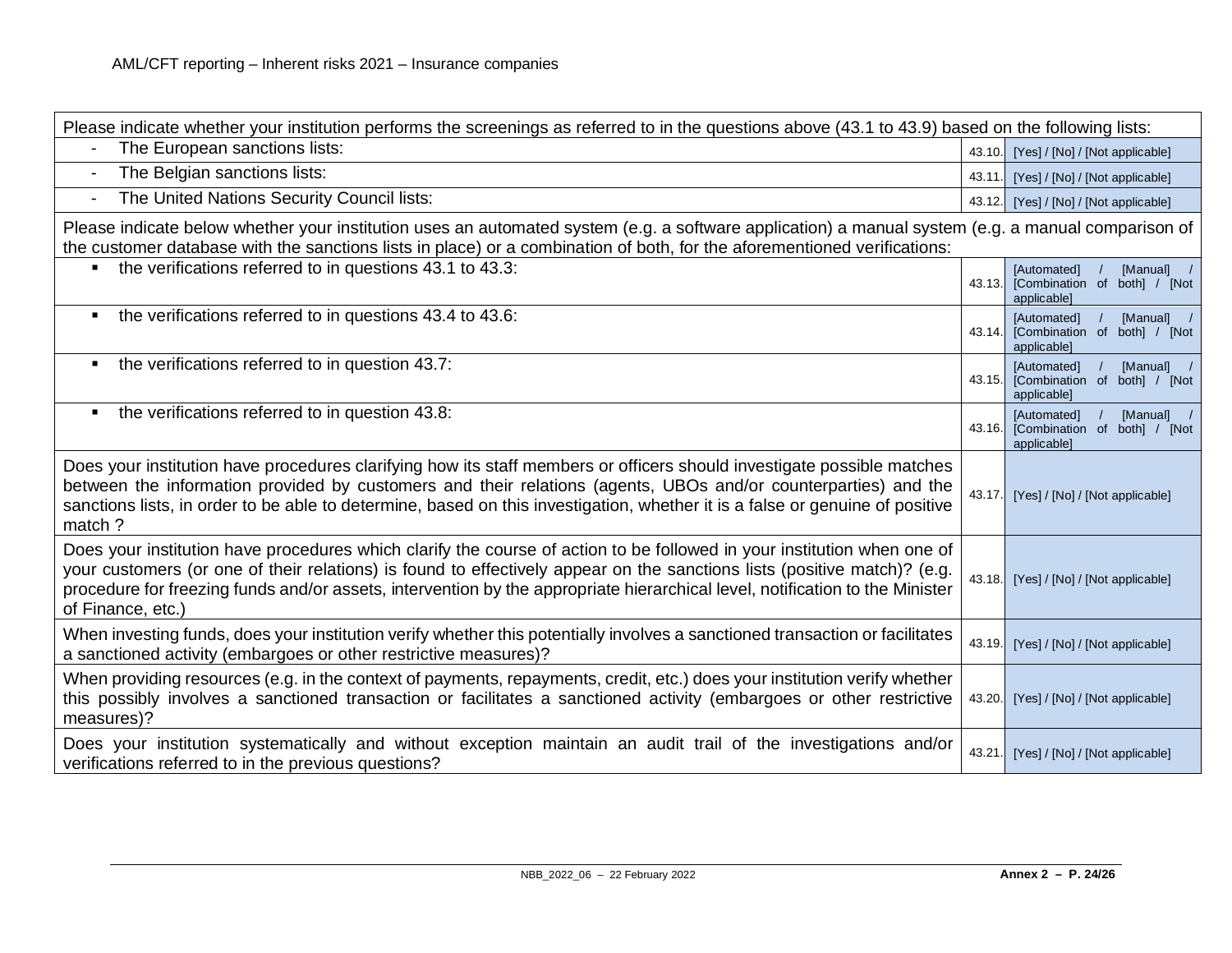<span id="page-24-0"></span>

| 44. Group policy                                                                                                                                                                                                                                                                                                                                                                                                                                                                                            |       |                                 |
|-------------------------------------------------------------------------------------------------------------------------------------------------------------------------------------------------------------------------------------------------------------------------------------------------------------------------------------------------------------------------------------------------------------------------------------------------------------------------------------------------------------|-------|---------------------------------|
| If your institution is a subsidiary or branch that is part of a group of which the parent company is established in another<br>EU Member State or in a third country, did your institution verify whether the AML/CFT policies and procedures imposed<br>by the group comply with the Belgian legislation on the subject and, if they did not, did your institution take the additional<br>measures necessary to guarantee that its policies and procedures are in accordance with the Belgian legislation? | 44.1  | [Yes] / [No] / [Not applicable] |
| Note: If your institution is not part of a group or if your institution is itself a parent company of a group, your answer to<br>this question should be 'Not applicable'.                                                                                                                                                                                                                                                                                                                                  |       |                                 |
| If your institution is physically established in another EU Member State or in a third country (through one or more subsidiaries, branches or established<br>agents or distributors), did your institution:                                                                                                                                                                                                                                                                                                 |       |                                 |
| Note: If your institution does not have any physical establishments abroad, your answer to the following questions should be 'Not applicable'.                                                                                                                                                                                                                                                                                                                                                              |       |                                 |
| define a group policy based on an overall risk assessment for the entire group, taking into account the specific<br>risks of each physical establishment?                                                                                                                                                                                                                                                                                                                                                   | 44.2. | [Yes] / [No] / [Not applicable] |
| verify whether this group policy is in accordance with the local AML/CFT legislation of each establishment and,<br>if not, did your institution take the additional measures necessary to guarantee the compliance of its policy and<br>procedures with each local legislation?                                                                                                                                                                                                                             | 44.3. | [Yes] / [No] / [Not applicable] |

| 45. Use of innovative solutions in the customer due diligence process (within the meaning of the ESAs Opinion dated 23 January 2018 on<br>the use of innovative solutions <sup>4</sup> )                      |      |                      |
|---------------------------------------------------------------------------------------------------------------------------------------------------------------------------------------------------------------|------|----------------------|
| Does your institution use one or more innovative solutions in its customer due diligence process (knowledge of the<br>customer (hereinafter « KYC ») and/or monitoring of transactions (hereinafter « KYT »)) | 45.1 | [Yes] / [No]         |
| If the answer to the above question is "yes", please indicate whether                                                                                                                                         |      |                      |
| the innovative KYC solutions were developed or acquired exclusively or mainly within your institution or within<br>٠                                                                                          |      |                      |
| an entity of the group to which it belongs (in-house)?                                                                                                                                                        | 45.2 | [Yes] / [No] / [N/A] |
| the innovative KYT solutions were developed or acquired exclusively or mainly within your institution or within<br>٠<br>an entity of the group to which it belongs (in-house)?                                | 45.3 | [Yes] / [No] / [N/A] |
| KYC.<br>developed<br>exclusively<br>innovative<br>solutions<br>mainly<br>external<br>the<br>were<br>or<br>bv<br>an<br>designer/distributor/user/service provider?                                             | 45.4 | [Yes] / [No] / [N/A] |

4 Joint Opinion of the European Supervisory Authorities on the use of innovative solutions by credit and financial institutions in the customer due diligence process, JC 2017 81, 23 January 2018.